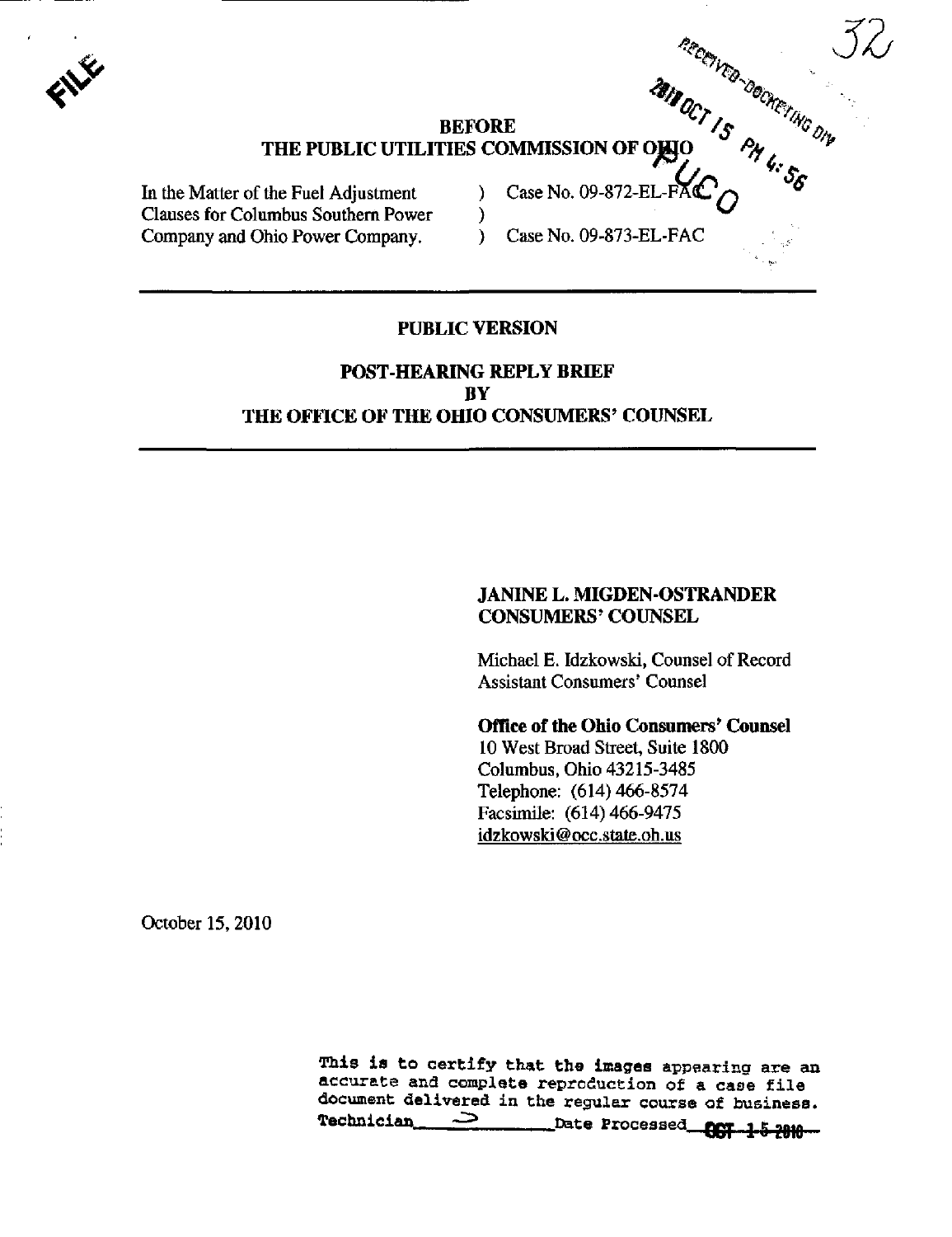# TABLE OF CONTENTS

 $\ddot{\phantom{a}}$ 

 $\overline{1}$ 

 $\frac{1}{1}$ 

| I. |    |                                                                                                                                                                                                                                        |  |
|----|----|----------------------------------------------------------------------------------------------------------------------------------------------------------------------------------------------------------------------------------------|--|
| П. |    |                                                                                                                                                                                                                                        |  |
|    | А. | Under R.C. 4928.143(B)(2)(a), Ohio Adm. Code 4901:1-35-03(C)9)(a)(ii),<br>And R.C. 4928.02(A) The Commission Must Review The Effects Of AEP<br>Prior To The 2009 Audit<br>Ohio's<br>Period And Must Not Limit Its Review To AEP Ohio's |  |
|    |    | The underlying ESP decision and the January 7, 2010 Entry in this<br>1.<br>case do not limit the Commission's review of AEP Ohio's<br>to only those entered into during the 2009                                                       |  |
|    |    | 2.<br>Because AEP Ohio's<br>relate to the 2009 fuel cost, OCC and IEU are not attempting to<br>"claw back" revenue received by AEP Ohio "under a prior rate                                                                            |  |
|    |    | 3.<br>The FAC Baseline Is Irrelevant To The Matter of Requiring AEP<br>Ohio To Recover Only Its Actual Fuel Cost and Does Not                                                                                                          |  |
|    | B. | Requiring AEP Ohio To Recover Only Its Actual Fuel Cost Does Not                                                                                                                                                                       |  |
|    | C. | The Management/Performance Auditor Report And The Auditor's<br>Testimony Do Not Support AEP Ohio's Attempt To Recover More                                                                                                             |  |
|    | D. | The Pre-ESP Period Coal Market and Regulatory Conditions Do Not<br>Or Justify<br>Support AEP Ohio's<br>AEP Ohio's Present Attempt To Recover More Than Its Actual Fuel                                                                 |  |
|    | Е. | AEP Ohio Is Attempting To Use The FAC To Its Advantage By Acquiring<br>While<br>The<br>Pushing All Of The Costs Under The To Customers During                                                                                          |  |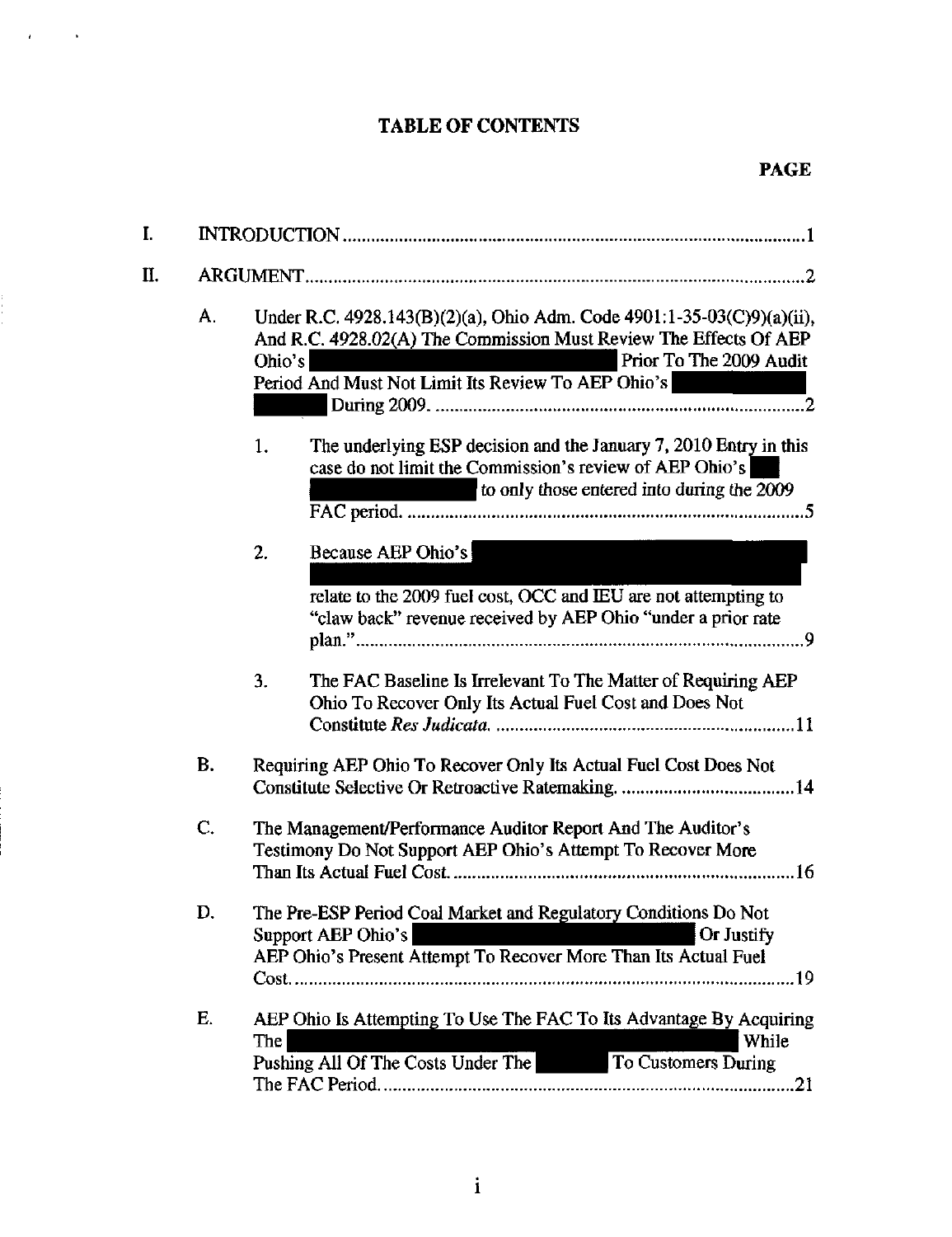|    |    | 1.                 | AEP Ohio's exclusive claim to the<br>customers are paying for the | fails because<br>not AEP Ohio21        |
|----|----|--------------------|-------------------------------------------------------------------|----------------------------------------|
|    |    | 2.                 | AEP Ohio's<br>instance of AEP Ohio's                              | is a further<br>of the FAC process. 24 |
|    | F. |                    | Immediate Credits To The FAC Under-Recovery Are In The Best       | -24                                    |
| Ш. |    | <b>CONCLUSION.</b> |                                                                   |                                        |

 $\mathcal{L}^{\text{max}}_{\text{max}}$  ,  $\mathcal{L}^{\text{max}}_{\text{max}}$ 

 $\hat{\mathcal{L}}$ 

 $\sim 10^6$ 

 $\mathcal{A}$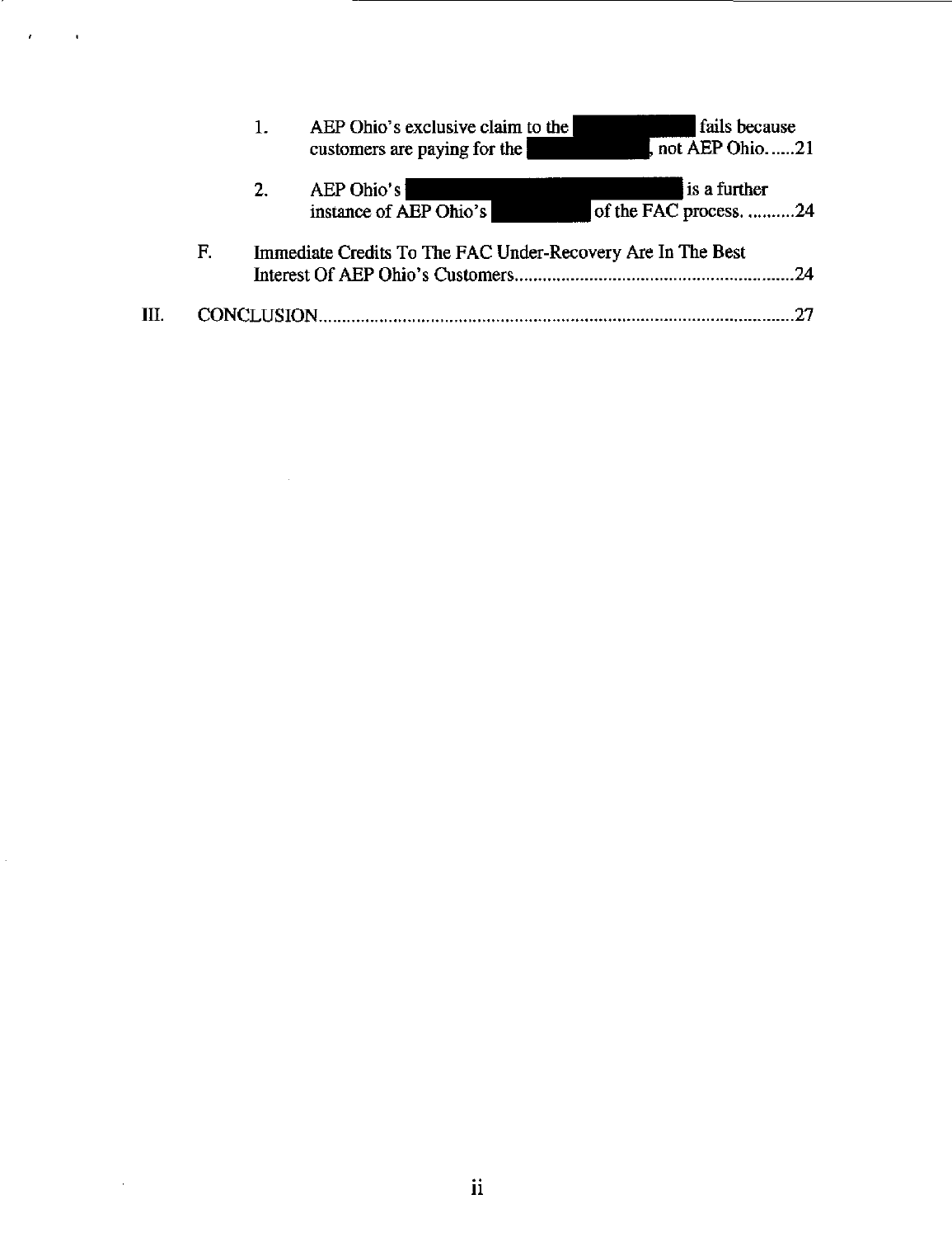### BEFORE THE PUBLIC UTILITIES COMMISSION OF OHIO

 $\left\{ \begin{array}{c} 1 \\ 2 \end{array} \right\}$ 

In the Matter of the Fuel Adjustment Clauses for Columbus Southern Power Company and Ohio Power Company.

 $)$  Case No. 09-872-EL-FAC

) Case No. 09-873-EL-FAC

## POST-HEARING REPLY BRIEF **BY** THE OFFICE OF THE OHIO CONSUMERS' COUNSEL

### I. INTRODUCTION

In its Initial Merit Brief ("Brief") in this case, Columbus Southern Power Company and Ohio Power Company ("CSP" and "OP" or "OPCo", respectively, and "AEP Ohio," "AEP" or "Companies," collectively) seeks to justify, through an assortment of legal and equitable arguments, its attempt to recover from AEP Ohio customers more fuel cost than the law allows. AEP Ohio is attempting to recover an excessive fuel cost by passing on to its customers all of AEP Ohio's costs under

> while those |

AEP Ohio's arguments ignore the controlling statutes, R.C. 4928.143(B)(2)(a) and R.C. 4928.02(A), and go against basic regulatory principles of equity and reasonableness. Some of AEP Ohio's arguments seek to distract the Commission from the matter before it - determining AEP Ohio's actual, prudentiy incurred fuel cost for 2009 - by ferventiy referencing the audit period of January 1,2009 through December 31, 2009, as if AEP Ohio's actions only during 2009 determined AEP Ohio's 2009 fuel cost.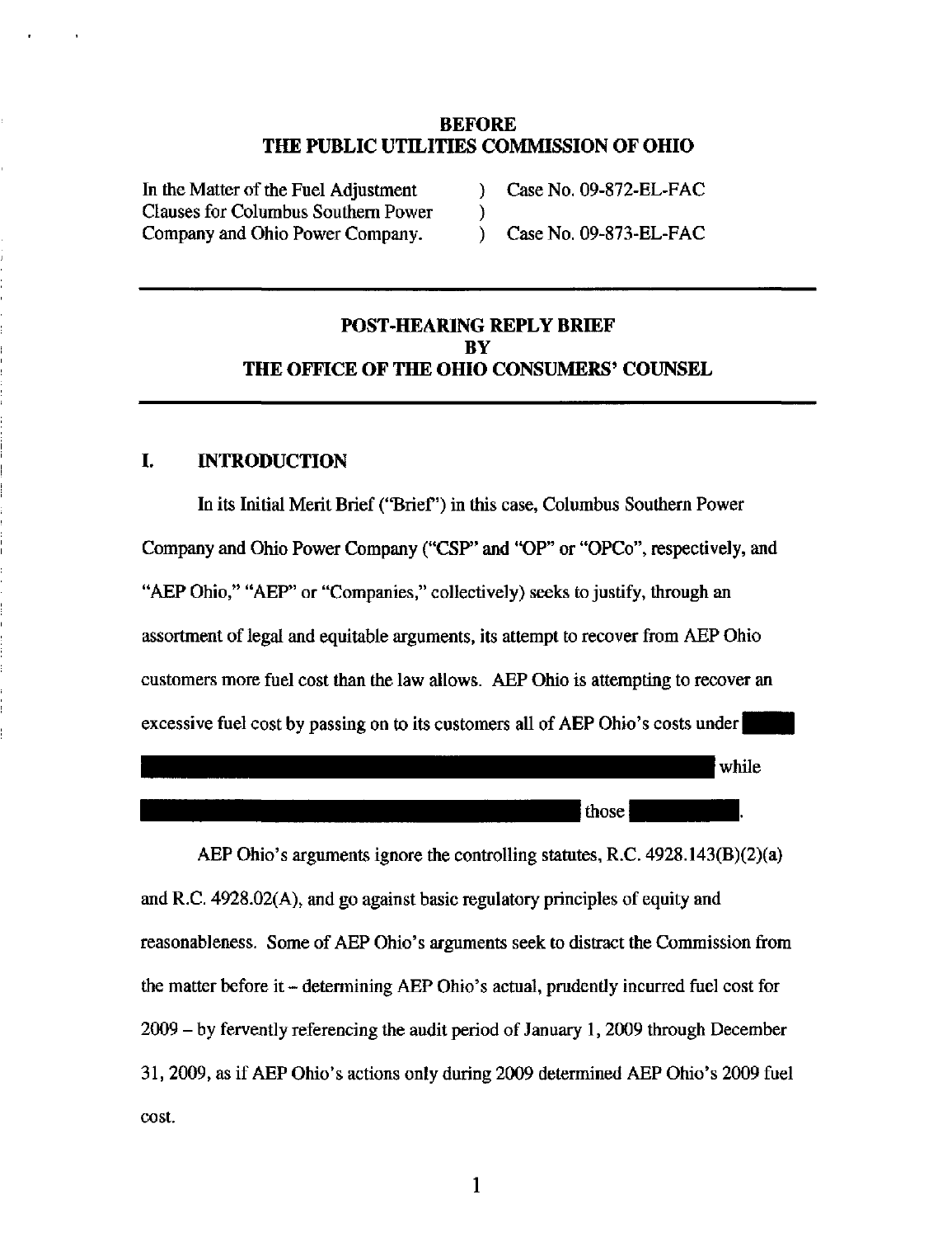Common sense, however, as well as R.C. 4928.143(B)(2)(a) and R.C,

4928.02(A), requires that the Commission also review AEP Ohio's fuel-related activities prior to 2009, i.e., AEP Ohio's coal procurement contract negotiations and renegotiations in 2007 and 2008, to determine the actual fuel cost incurred by AEP Ohio for 2009. This was the approach suggested by the Management/Performance auditor,<sup>1</sup> advocated by the Industrial Energy Users ("lEU"), as well as the Ohio Consumers' Counsel ("OCC"), and recognized as appropriate by the Staff of die Public Utilities Commission of Ohio ("Staff" and "PUCO," respectively). $^2$ 

As Staff succinctly opined in its Post-Hearing Brief ("Staff's Brief"), "It is staff's belief that, while the Companies are entitled to recover the costs of fuel, they are only entitied to recover the true cost incurred. That is, any proceeds received offsetting the cost of fuel should be credited against under-recoveries, regardless of the period in which the proceeds are recognized. $\mathbf{r}^3$  This approach is the only way to ensure that AEP Ohio's customers pay electric rates that are reasonable, as required under the law.

#### IL ARGUMENT

Under R.C. 4928.143(B)(2)(a), Ohio Adm. Code 4901:1-35- A. 03(C)9)(a)(ii), And R,C. 4928.02(A) The Commission Must Review The Effects Of AEP Ohio's Prior To The 2009 Audit Period And Must Not Limit Its Review To AEP Ohio's During 2009.

 $^{2}$  Id.

 $^4$  R.C. 4928.143(A).

<sup>&</sup>lt;sup>3</sup> Post-Hearing Brief Submitted on Behalf of the Staff of the Public Utilities Commission of Ohio (Staff's Brief") at 2.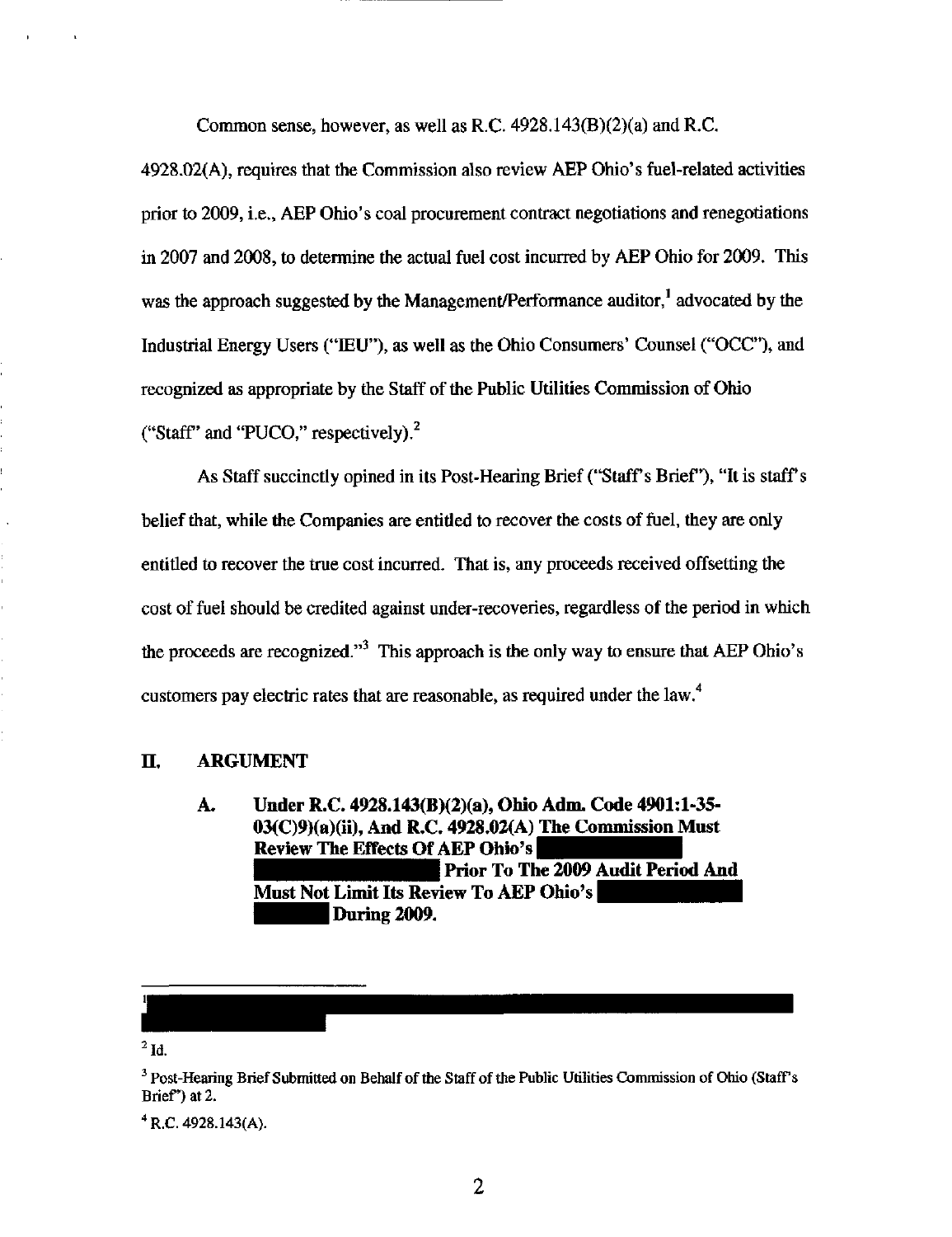hi its Brief, AEP Ohio contends that the audit period of 2009 limits the Commission's review of AEP Ohio's fuel cost to AEP Ohio's  $<sup>5</sup>$  Under AEP Ohio's</sup> argument, any **existing prior to January 1, 2009**, cannot be considered by the Commission. Even the Companies' 1992 contract, if it had not been , could not be reviewed by the Commission under AEP Ohio's theory. Under AEP Ohio's argument, the Commission can review only spot market purchases or new fuel contracts entered into during 2009. In addition, the Commission would have no jurisdiction over the ongoing matter of the  $\vert$ acquired by AEP Ohio in the |. This limited review would provide a partial

and inaccurate picture of AEP Ohio's fuel cost in 2009, in violation of R.C. 4928.143(B)(2)(a), R.C. 4928.02(A) and common sense.

R.C. 4928.143(B)(2)(a) requires that the Commission review and authorize the recovery of the prudentiy incurred "cost of fuel used to generate the electricity supplied under the offer."<sup>6</sup> Much of the fuel AEP Ohio used to generate the electricity supplied under the offer was purchased under contracts entered into by AEP Ohio prior to the period of January 1,2009 to December 31, 2009. As discussed in OCC's Post-Hearing the  $\mathbf{H}$  is the  $\mathbf{H}$  is the  $\mathbf{H}$  in  $\mathbf{H}$  is the  $\mathbf{H}$  in  $\mathbf{H}$ 

particular, should be reviewed to determine AEP Ohio's actual fuel cost for the 2009 period. These contracts not only set the price of coal per ton delivered in 2009 and

AEP Brief at 16.

 $6$  R.C. 4928.143(B)(2)(a).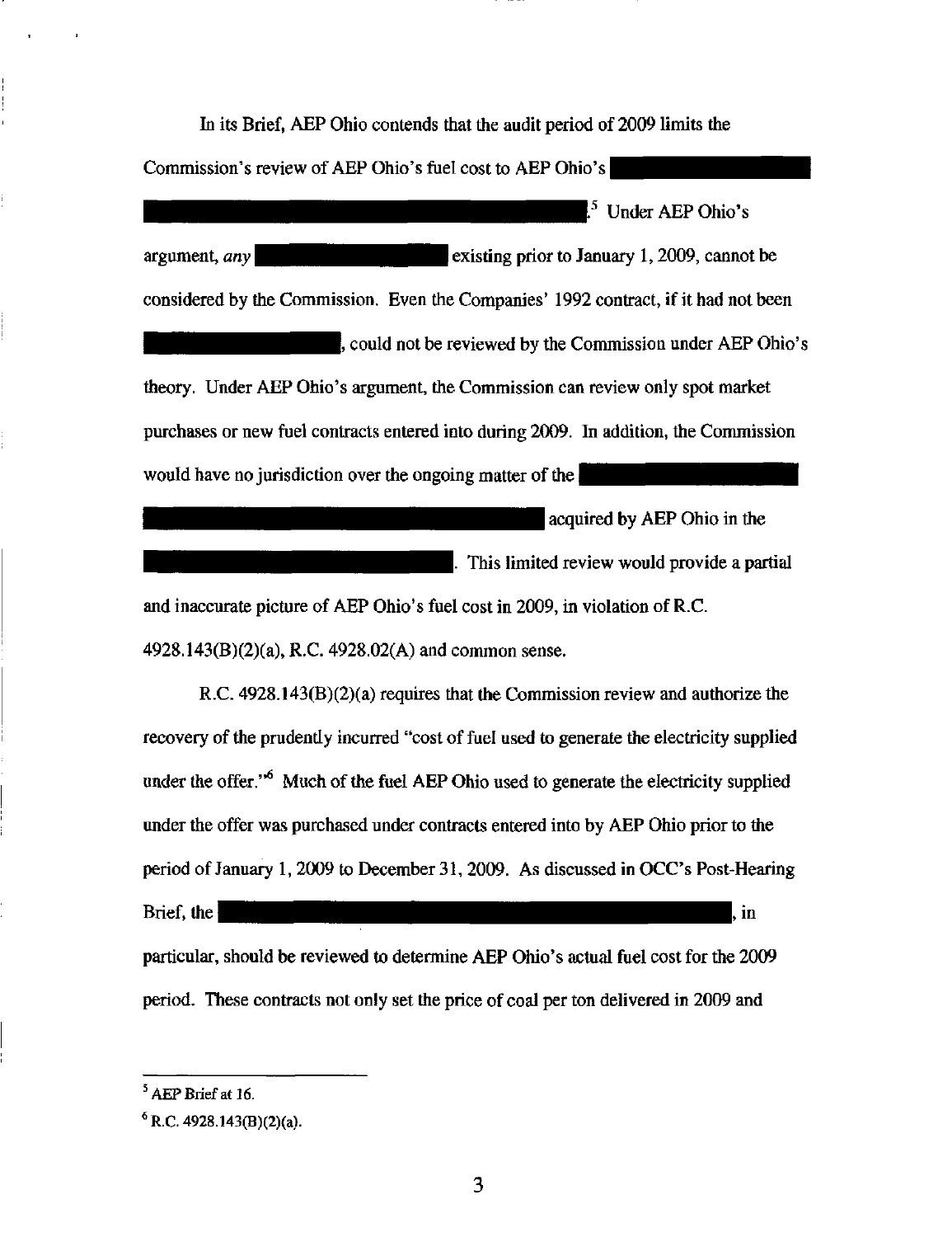beyond, but also acquired for AEP Ohio

In its review, the Commission must assess any

AEP Ohio as a result of these contracts. Otherwise, customers will be required to pay a 2009 fuel cost that has littie relation to the actual cost of fuel incurred by the utility during the 2009 audit period. To assist the Commission's review, Ohio Adm. Code  $4901:1-35-03(C)(9)(a)(ii)$  provides that an application by an electric utility seeking to recover its fuel costs must include "any benefits available to the electric utility as a result of or in connection with such costs including but not limited to profits from emission allowance sales and profits from resold coal contracts."' Thus, in authorizing AEP Ohio's recovery of its cost of fuel, the Commission must properly account for AEP Ohio's customers all of the •••^ H ^£p Q^^^Q

R.C. 4928.02(A), which provides that consumers shall be ensured of reasonably priced electric service, $^8$  also requires the Commission to look at AEP Ohio's

entered into prior to the 2009 audit period. Reasonably priced electric service does not result when an electric utility is allowed to recover from customers more than its actual fuel cost incurred in the generation of electricity.<sup>9</sup> The Commission's determination and authorization of AEP Ohio's fuel cost must follow a thorough analysis of these matters so that customers are made to bear only AEP Ohio's actual fuel cost incurred in die generation of electricity. The Commission must not allow

 $^7$  Ohio Adm. Code 4901:1-35-03(C)(9)(a)(ii).

 $^8$  R.C. 4928.02(A).

 $P^9$  R.C. 4928.02(A).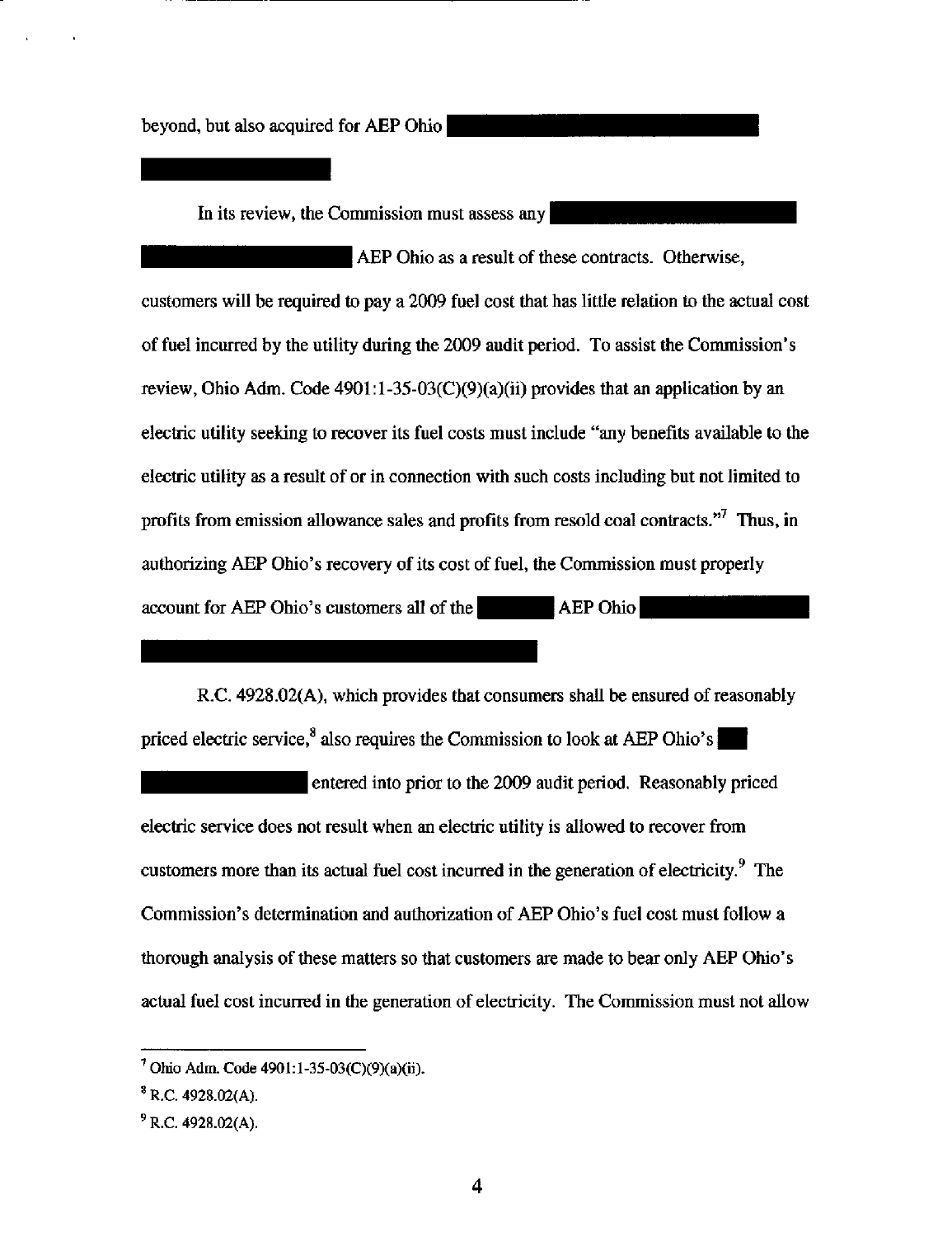| $^{10}$ to<br>AEP Ohio, through its                                                                                                                                                                |
|----------------------------------------------------------------------------------------------------------------------------------------------------------------------------------------------------|
| realize an unreasonable and inequitable share of the                                                                                                                                               |
|                                                                                                                                                                                                    |
| and receive little or no benefit.                                                                                                                                                                  |
| Further, both R.C. $4928.143(B)(2)(a)$ and R.C. $4928.02(A)$ obligate the                                                                                                                          |
| Commission to ensure that AEP Ohio does not benefit, at the expense of its customers,                                                                                                              |
| from AEP Ohio's inaction regarding the<br>AEP Ohio has credited to the                                                                                                                             |
| customers of Ohio Power only a very small part of the                                                                                                                                              |
| regarding the 1992 coal procurement contract,                                                                                                                                                      |
| instead seeking to keep for itself the majority of the                                                                                                                                             |
| This violates the basic regulatory principle of                                                                                                                                                    |
| matching costs and proceeds. <sup>11</sup> In providing for reasonable electric rates, R.C. 4928.02                                                                                                |
| requires that AEP Ohio's customers receive all of the<br>from the                                                                                                                                  |
| including the                                                                                                                                                                                      |
| IL 2                                                                                                                                                                                               |
| The underlying ESP decision and the January 7, 2010<br>1.<br>Entry in this case do not limit the Commission's review<br>of AEP Ohio's<br>to only those<br>entered into during the 2009 FAC period. |
| Contrary to the Commission's statutory authority under $R.C.4928.143(B)(2)(a)$ ,                                                                                                                   |
| AEP Ohio claims that the Commission cannot review AEP                                                                                                                                              |
| that fixed the<br>AEP Ohio purchased in 2009 and used in that year to                                                                                                                              |
| $11$ See In the Matter of the Application of Piedmont Gas Company for a Revision to its Gas Cost Recovery                                                                                          |

Rate, PUCO Case No. 06-210-GA-GCR, Entry (March 15, 2006) at paragraph 4.

 $^{12}$  Id. at 12.

 $\hat{\mathcal{A}}$ 

 $\bar{\mathbf{r}}$ 

 $\bar{\alpha}$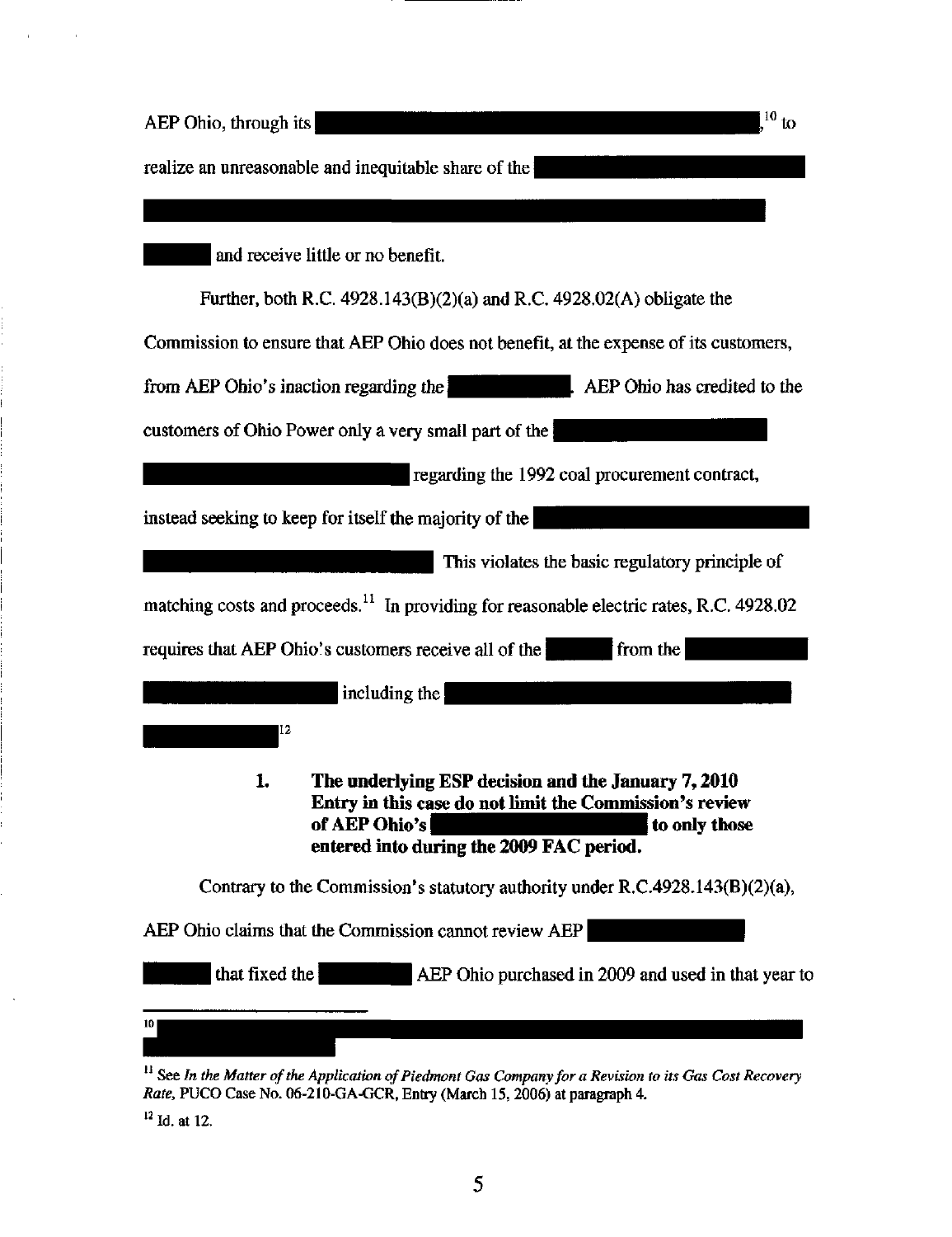generate electricity. To support this position, AEP Ohio contends that, under the PUCO's decision on AEP Ohio's electric security plan ("ESP"), (1) the FAC mechanism excludes both the pre-ESP period and post-ESP period, $^{13}$  and (2) the scope of the audit is limited to reviewing "fuel procurement activities that occur during each annual audit period that occurs during the ESP term, $^{14}$  AEP Ohio further contends that the Commission's January 7, 2010 Entry in the instant case limits the Commission's review to the FAC period.

In an attempt to bolster its argument, AEP Ohio points to the "prospective operation $^{\prime \prime \prime \prime}$  of the FAC mechanism and the one-year nature of the FAC period, while ignoring the express language in the ESP decision and testimony presented in die ESP hearing. In its ESP decision, the Commission states that the FAC mechanism is to include an "annual review  $***$  to review the appropriateness of the accounting of the FAC costs and the prudency of decisions made"<sup>16</sup> (emphasis added). The FAC mechanism is established under R.C.  $4928.143(B)(2)(a)$  "to recover prudently incurred costs associated with fuel used to generate the electricity [AEP Ohio] supplied under the offer;  $* * *$ ."<sup>17</sup> The decision does not strictly limit the Commission's FAC review authority to annual January through December periods. As cited in AEP Ohio's Brief,<sup>18</sup> Staff testified that the Commission would review "the prudence of decisions made

 $^{13}$  AEP Brief at 16.

 $^{14}$  AEP Brief at 18.

 $^{15}$  AEP Brief at 5.

<sup>&</sup>lt;sup>16</sup> Opinion and Order at 15.

<sup>&</sup>lt;sup>17</sup> Opinion and Order at 14.

 $^{18}$  AEP Brief at 17.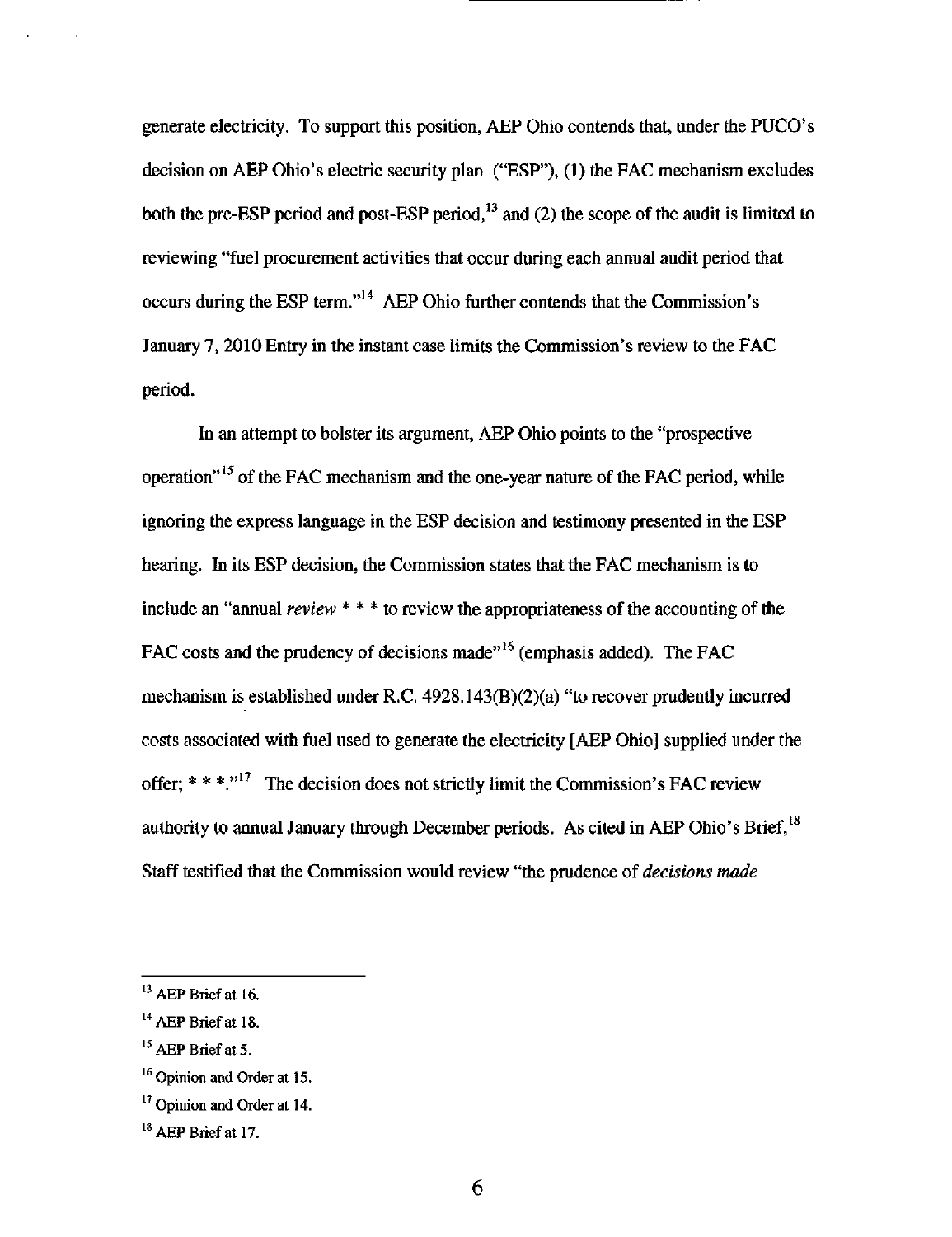*relative to the components of the FAC* $^{\circ}$  (emphasis added), not the prudence of decisions made within an FAC period,

AEP states that the Commission's prudence review must be limited to 2009 fuel procurement activities.<sup>19</sup> But AEP Ohio's fuel procurement activities that greatly affected AEP Ohio's coal deliveries in 2009 and contributed to the large FAC underrecovery of AEP Ohio did not occur in 2009, but rather, in  $\sim$   $^{20}$ These activities must be included in the Commission's review under R.C. 4928.143(B)(2)(a).

It should be noted that the concept of looking beyond the current audit period is not foreign to the PUCO. Several past cases demonstrate the Commission's willingness to look outside the audit period in order to establish a more complete and accurate picture of the individual case at hand. For example, in a gas-cost-recovery case, the Commission recognized that "although the GCR auditors included recommendations regarding [the company], such findings are beyond the GCR audit period and provided only to put the Commission on notice about potential concerns."<sup>21</sup> In that case, the Commission required gas cost recovery customers to receive all the benefits of pipeline capacity release transactions because customers purchased the pipeline capacity. Similarly, in the past the Commission has stated that its policy regarding the review of information -- both

<sup>&</sup>lt;sup>19</sup> AEP Brief at 16.

 $^{20}$ Tr. Vol. I at 31 (Medine).

 $^{21}$  In the Matter of the Regulation of the Purchased Gas Adjustment Clause Contained within the Rate Schedules of Vectren Energy Delivery of Ohio and Related Matters, Case No. 00-220-GA-GCR, Opinion and Order on September 25,2001.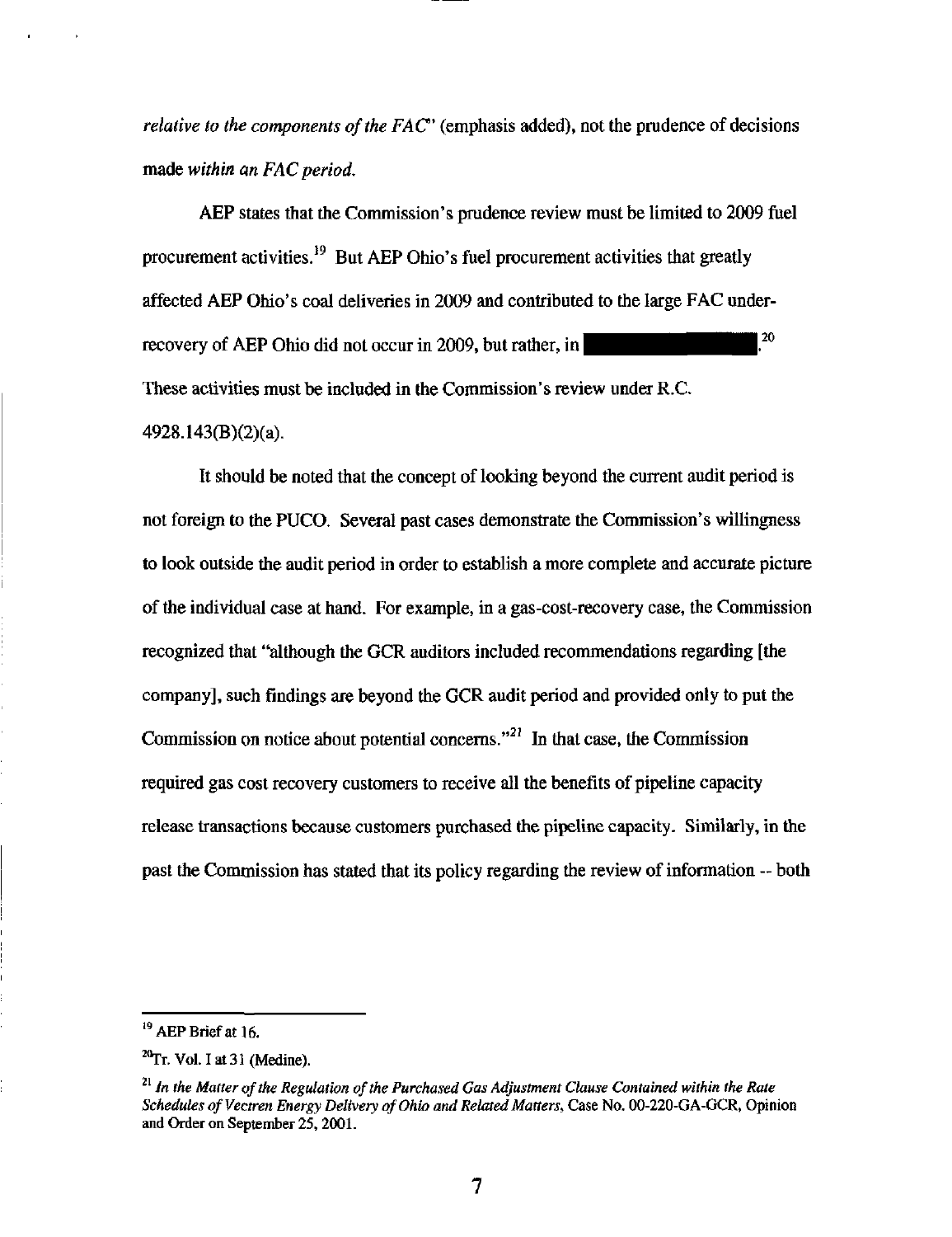inside and outside a given audit period - must be to look at each set of circumstances on a case by case basis. $^{22}$ 

Moreover, as a regulatory agency, the PUCO is entrusted with a public duty that all necessary data is taken into account in order to make the most informed and educated decisions in cases before it. The Commission has previously acknowledged this duty, stating that it is "imbued with a sense of public responsibility [and] the Commission may find it necessary to review a company decision or action which occurred outside the scope of a current audit period."<sup> $23$ </sup> As such, it is well within the Commission's discretion to allow review of information that may have originated outside the present audit period.

Further, AEP Ohio's claim presents a glaring inconsistency ~ if it is unlawful for the Commission to consider AEP Ohio's  $\blacksquare$  established

FAC period, it is unlawful for the Commission to allow AEP Ohio to pass through the fuel cost increases in 2009 that were established under the same contracts.

Finally, it should be noted that AEP Ohio is alone in its interpretation of the application of Commission review. OCC, IEU and Staff agree that AEP Ohio is entitled to recover its true, i.e., actual fuel cost. Therefore, any proceeds received offsetting the cost of fuel should be credited against under-recoveries, regardless of the period in which the proceeds are recognized. $^{24}$ 

 $^{22}$  In the Matter of the Regulation of the Electric Fuel Component Contained within the Rate Schedules of The Cleveland Electric Illuminating Company and Related Matters, Case No. 86-08-EL-EFC, Opinion and Order on February 17, 1987

 $^{23}$  In the Matter of the Regulation of the Electric Fuel Component Contained Within the Rate Schedules of The Toledo Edison Company and Related Matters, Case No. 86-05-EL-EFC, Entry on November 10,1986.

<sup>&</sup>lt;sup>24</sup> Post-Hearing Brief Submitted on Behalf of the Staff of the Public Utilities Commission of Ohio (Staff's Brief") at 2.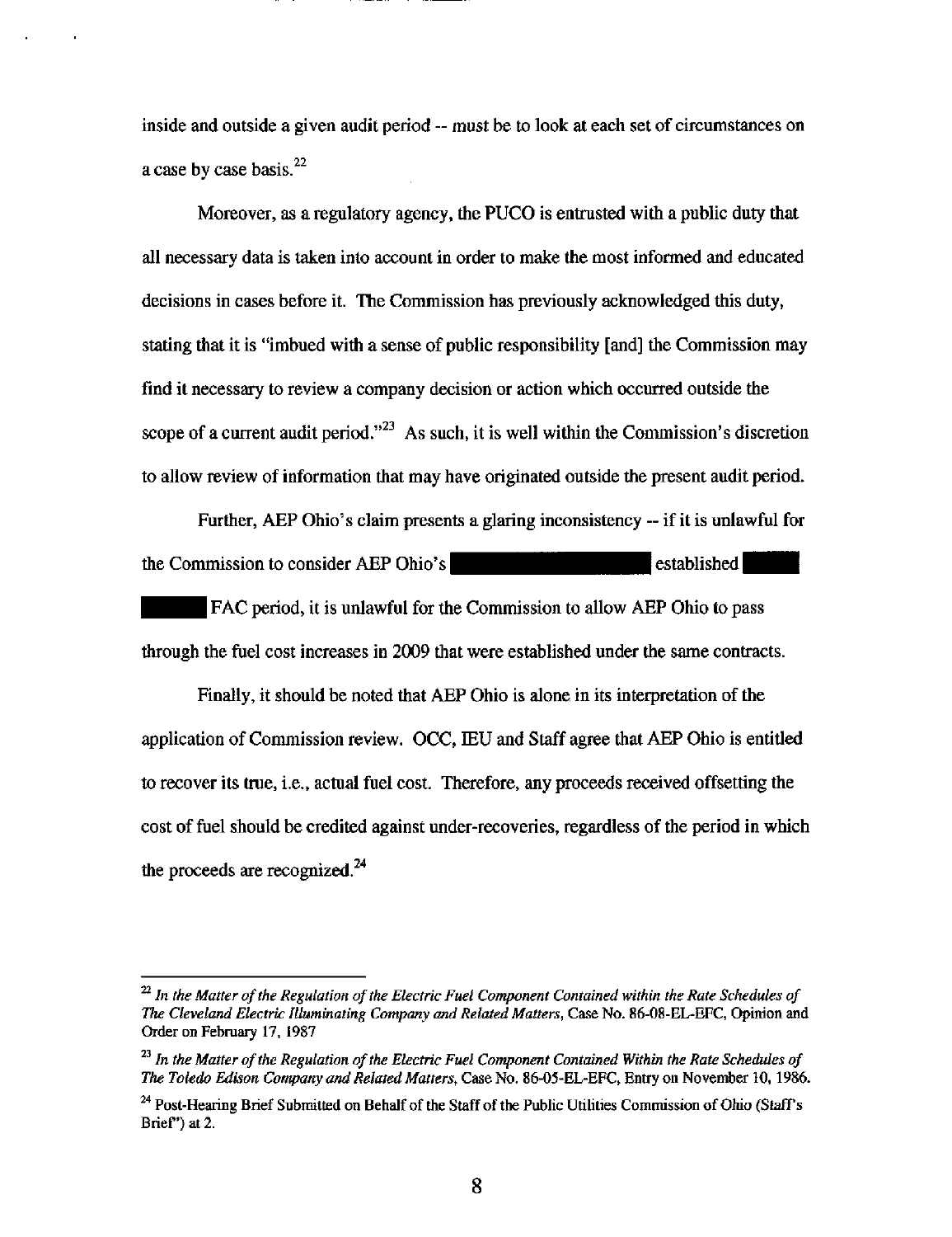#### $2.$ Because AEP Ohio's

relate to the 2009 fuel cost, OCC and lEU are not attempting to "claw back" revenue received by AEP Ohio "under a prior rate plan,"

AEP Ohio argues that OCC and IEU's positions regarding the matching of costs and benefits under AEP Ohio's fuel contracts constitute an attempt by an "opportunistic"<sup>25</sup> OCC to "claw back"<sup>26</sup> what AEP Ohio alternately refers to as "prudently-incurred costs"<sup>27</sup> and "revenue collected under a prior rate plan."<sup>28</sup> AEP Ohio states, "Just because there are long-term impacts of prior fuel-related actions of the Companies, that does not mean that the prior rate plan should be abrogated." $^{29}$ 

Citing what it believes to be a "regulatory compact"<sup>30</sup> AEP Ohio further argues that Titie 49 does not allow the Commission "to order refunds based on expired programs"<sup>31</sup> or "address continuing costs or a decision from a prior review period."<sup>32</sup> AEP Ohio argues, "The Commission should not reach back into a prior rate plan and review contracts entered into when fuel was unregulated and when there was no prudence review of fuel procurement activity – doing so is the same as revisiting a procurement contract that had already been deemed prudent. $^{33}$  Specific to the

AEP Ohio argues that the Commission should not "reach back into

 $^{25}$  AEP Brief at 14.

<sup>&</sup>lt;sup>26</sup> AEP Brief at 16.

 $^{27}$  AEP Brief at 25.

 $^{28}$  AEP Brief at 16.

 $^{29}$  AEP Brief at 19.

 $^{30}$  AEP Brief at 9.

 $31$  AEP Brief at 16.

 $32$  AEP Brief at 19.

 $33$  AEP Brief at 20.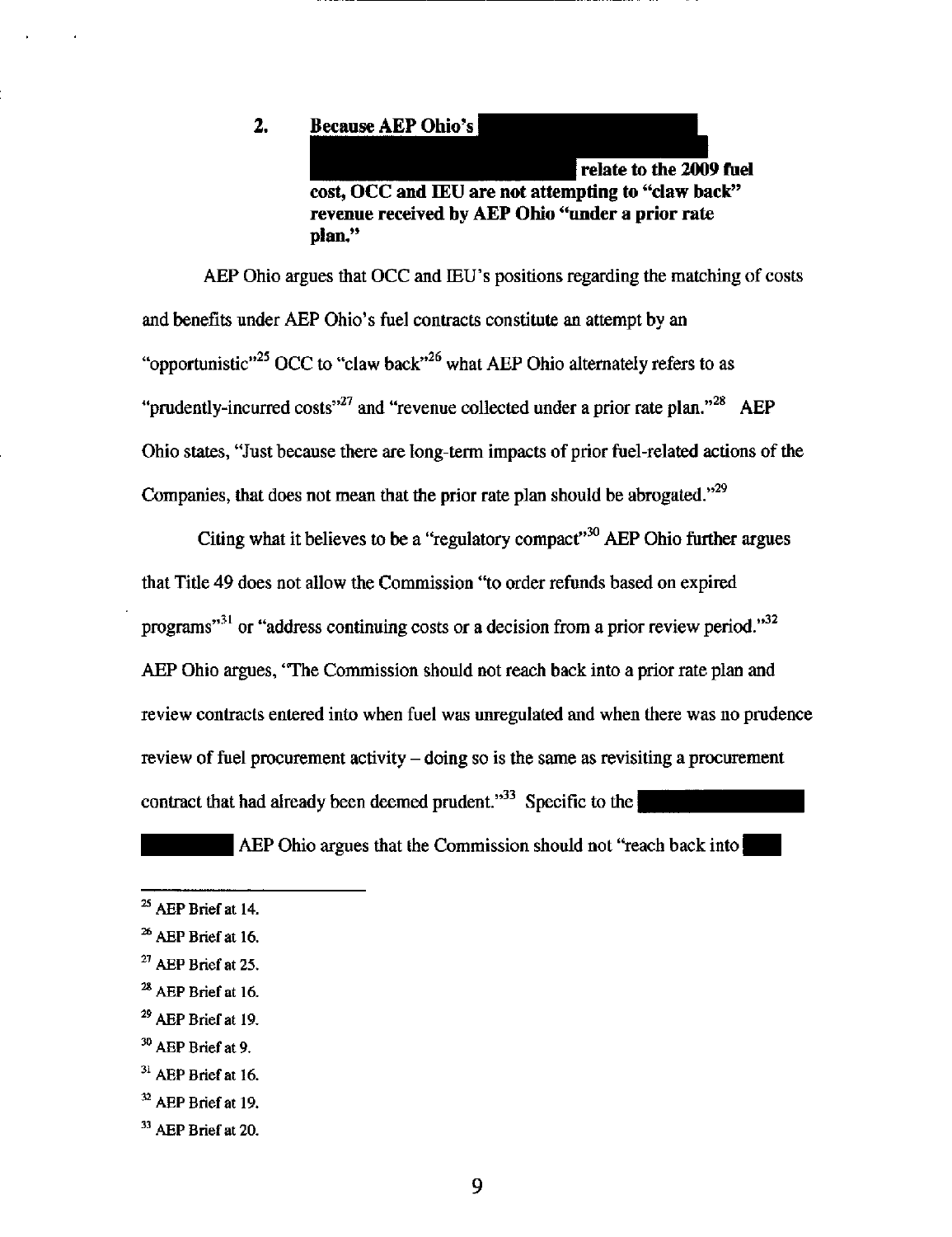by flowing it back through the now-established FAC."<sup>34</sup> Thus, AEP Ohio wants to flow through to the FAC, but not the  $\parallel$ AEP Ohio's arguments are particularly troublesome because the revenue and alleges to have "collected under a prior rate plan" is actually the **EXECUTE ALGO ALGO ALGO EXECUTE ALGO ALGO ALGO ALGO FAC COSTS.** These while entered into during a period  $\mu$ , relate to 2009 fuel costs that are regulated under the ESP, and have not been found to be prudent, despite AEP Ohio's assertion of that.<sup>35</sup> There is no attempt to "claw back" proper revenues acquired "under a prior rate plan," $36$  and to claim otherwise is misleading. Specific to the AEP Ohio argues that the Commission should not "reach back

into 2008 ... and capture the by flowing it back through the now-established FAC." $37$  Thus, AEP Ohio wants the price of coal established in its  $\mathbf{H}$  is  $\mathbf{H}$  is the flow through to the FAC, but not the state of the state of the state of the state of the state of the state of the state of the state of the state of the state of the state of the state of the state of the state of the state of the sta the same agreement. How is this reasonable?

Curiously, AEP Ohio has, in fact, passed through to customers some of the

 $34$  AEP Brief at 28.

 $35$  AEP Brief at 14.

 $36$  AEP Brief at 20.

 $37$  AEP Brief at 28.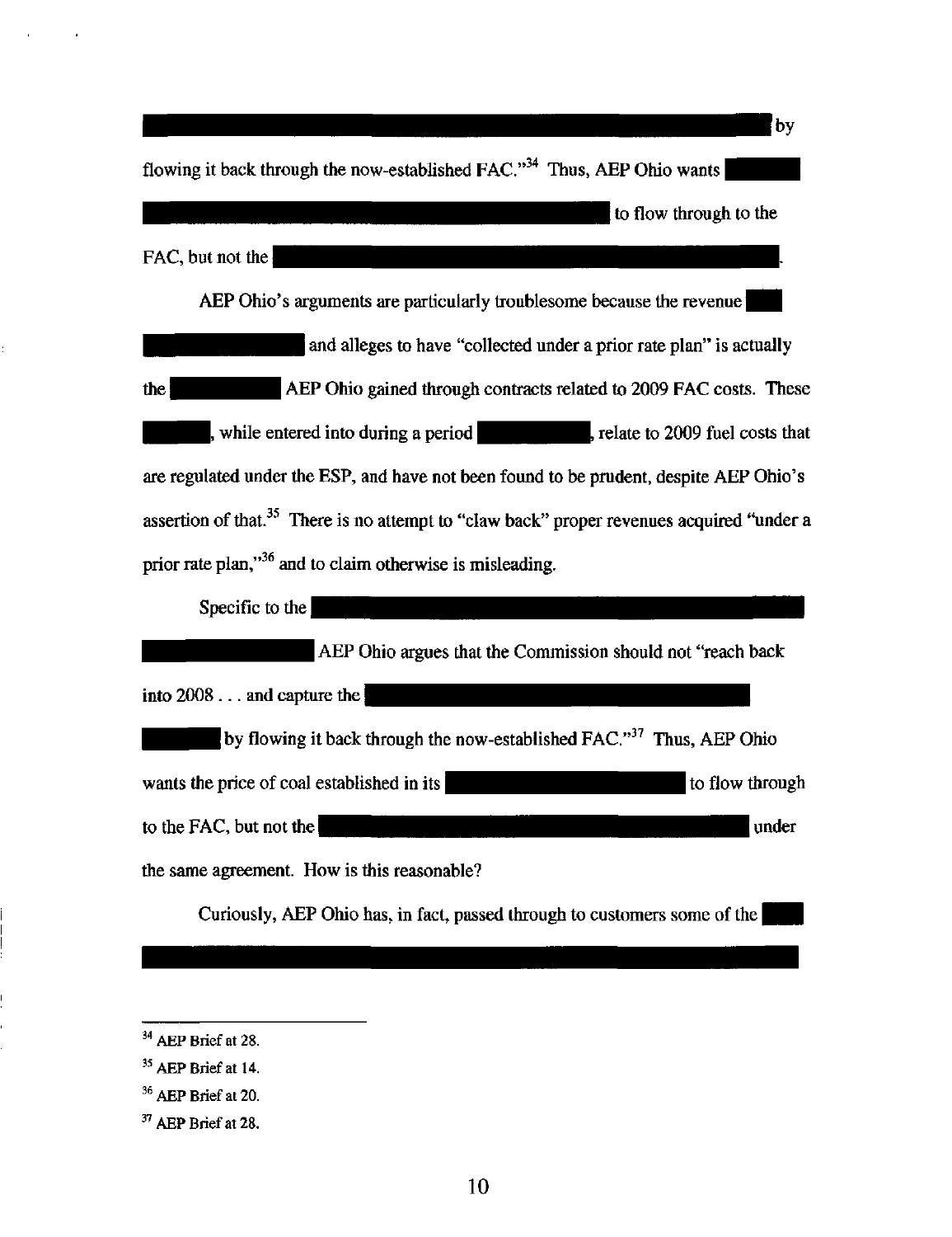| <sup>38</sup> So AEP Ohio apparently agrees that their                                                                                                           |
|------------------------------------------------------------------------------------------------------------------------------------------------------------------|
| are, at least in part, tied to its customers' 2009                                                                                                               |
| fuel cost. Unfortunately, AEP Ohio cannot make the complete connection and pass                                                                                  |
| through the<br>Further, if it is                                                                                                                                 |
| unlawful, as AEP Ohio contends, <sup>39</sup> for the Commission to order a                                                                                      |
| , then AEP Ohio unlawfully shared                                                                                                                                |
| with its customers.                                                                                                                                              |
| The matter in this proceeding is not the fuel cost or earnings of AEP Ohio in                                                                                    |
| 2008. The matter is a true and fair accounting of AEP Ohio's fuel cost of 2009 that has                                                                          |
| been recovered through the FAC from AEP Ohio's customers. The fact that AEP Ohio                                                                                 |
| has                                                                                                                                                              |
| , and thus, has                                                                                                                                                  |
| $^{40}$ has no bearing on the proper accounting of the 2009 fuel cost. This is                                                                                   |
| not a "claw back" of 2008 revenue under a prior rate plan. Rather, it is the legal way to                                                                        |
| determine the true fuel cost of 2009.                                                                                                                            |
| 3.<br>The FAC Baseline Is Irrelevant To The Matter of<br><b>Requiring AEP Ohio To Recover Only Its Actual Fuel</b><br>Cost and Does Not Constitute Res Judicata. |
| In an attempt to further support its position that the Commission cannot review or                                                                               |

refund the **refund the set of the contract of the contract of the contract of the contract of the contract of the contract of the contract of the contract of the contract of the contract of the contract of the contract of** 

cost, AEP Ohio claims in its Brief that the FAC baseline "put the pre-ESP period fuel

 $\ddot{\phantom{a}}$ 

 $\mathbf{r}$ 

 $38$  AEP Brief at 8.

 $^{39}$  AEP Brief at 16.

 $^{40}$  AEP Brief at 30-31.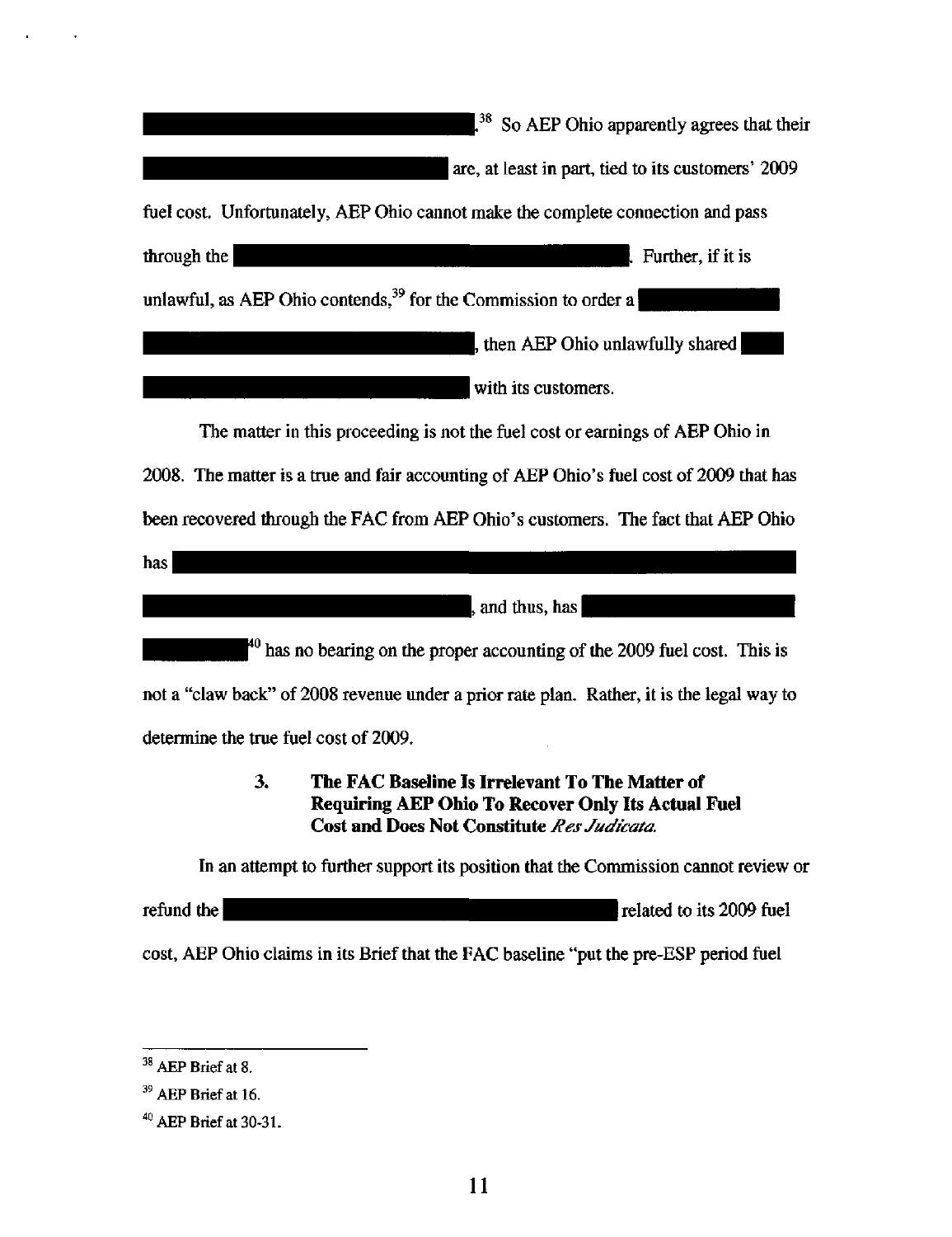costs behind everyone"<sup>41</sup> and "in the past." $^{42}$  AEP Ohio states, "In short, establishment of the FAC baseline and other matters involving operation of the FAC mechanism during the ESP were hotly contested issues that the Commission fully adjudicated and decided in the ESP Cases."<sup>43</sup> AEP Ohio further argues that "the FAC baseline is res judicata and cannot be re-litigated or re-applied on a retroactive basis."<sup>44</sup> AEP Ohio concludes:

> As such, the Commission is precluded from revisiting these issues during the term of the  $ESP -$  including in this 2009 FAC Audit proceeding.

As discussed above, the decision in the ESP Cases left no room for re-examination of fuel costs outside the ESP term or limiting recovery of fuel costs within the term based on activity that occurred during the time when AEP Ohio was not operating under a FAC; rather, there was a clear and definitive separation of the ESP period from both the pre-ESP period and the post-ESP period  $***$   $45$ 

This argument by AEP Ohio is entirely unfounded and irrelevant. There is nothing in the record in this proceeding to support it, and littie, if any, mention of the FAC baseline. Recognizing this, AEP Ohio inappropriately requests in its Brief that "the Commission take administrative notice of the ESP testimony in this regard and fully consider that issue \* \* \*,  $\cdot^{46}$  The FAC baseline discussion in the ESP Opinion and Order relates to "methodologies to obtain a proxy for 2008 fuel costs."<sup>47</sup> The brief section of Commission's Opinion and Order related to the FAC baseline determines AEP Ohio's 2009 fuel cost, and does not address the review of AEP Ohio's 2009 fuel cost under R.C.

 $43$  Id.

 $^{41}$  AEP Brief at 20.

 $42$  AEP Brief at 6.

 $^{44}$  AEP Brief at 20.

<sup>&</sup>lt;sup>45</sup> AEP Brief at  $20 - 21$ .

 $46$  AEP Brief at 22, footnote 2.

 $47$  Opinion and Order at 19.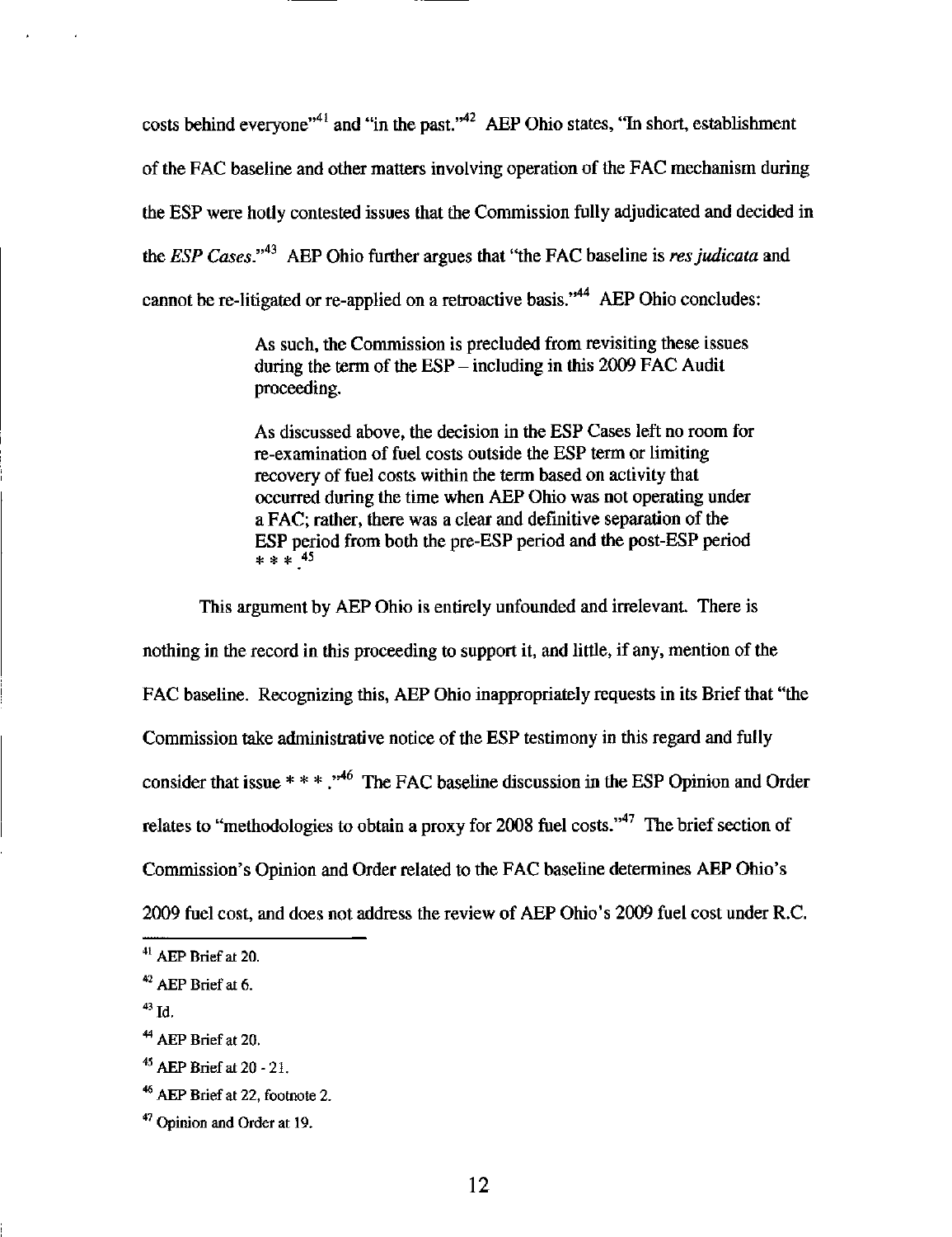$4928.143(B)(2)(a)$  in any manner. As such, the FAC baseline is irrelevant and not controlling.

Further, the doctrine of res judicata in Ohio encompasses the two related concepts: claim preclusion, also known as res judicata or estoppel by judgment, and issue preclusion, also known as collateral estoppel.  $* * *$ ."<sup>48</sup> The Ohio Supreme Court has held:

> "Claim preclusion prevents subsequent actions, by the same parties or their privies, based upon any claim arising out of a transaction that was the subject matter of a previous action," whereas issue preclusion, or collateral estoppel, "precludes the relitigation, in a second action, of an issue that had been actually and necessarily litigated and determined in a prior action that was based on a different cause of action."<sup>49</sup>

Here, the doctrine of res judicata does not apply. The issues of AEP Ohio's 2009

fuel cost and the

related to its 2009 fuel were not considered or addressed in the

ESP case, AEP Ohio's  $2009$  fuel cost was neither  $(1)$  an action based upon a claim

arising our of a transaction that was the subject matter of AEP Ohio's ESP proceeding

nor (2) an issue that has been actually and necessarily litigated and determined in a prior

action that was based on a different cause of action. Therefore, the doctrine of res

judicata does not bar the consideration of AEP Ohio's

in this proceeding.

 $^{48}$  State ex rel. Nickoli v. Erie Metroparks (2009), 124 Ohio St.3d 449, 453, 923 N.E.2d 588, 592, citing O'Nesti V. DeBartolo Realty Corp.. 113 Ohio St.3d 59, 2007 Ohio 1102, P 6,862 N.E.2d 803.

 $^{49}$  Id. citing Ft. Frye Teachers Assn. OEA/NEA v. State Emp. Relations Bd. (1998), 81 Ohio St.3d 392, 395.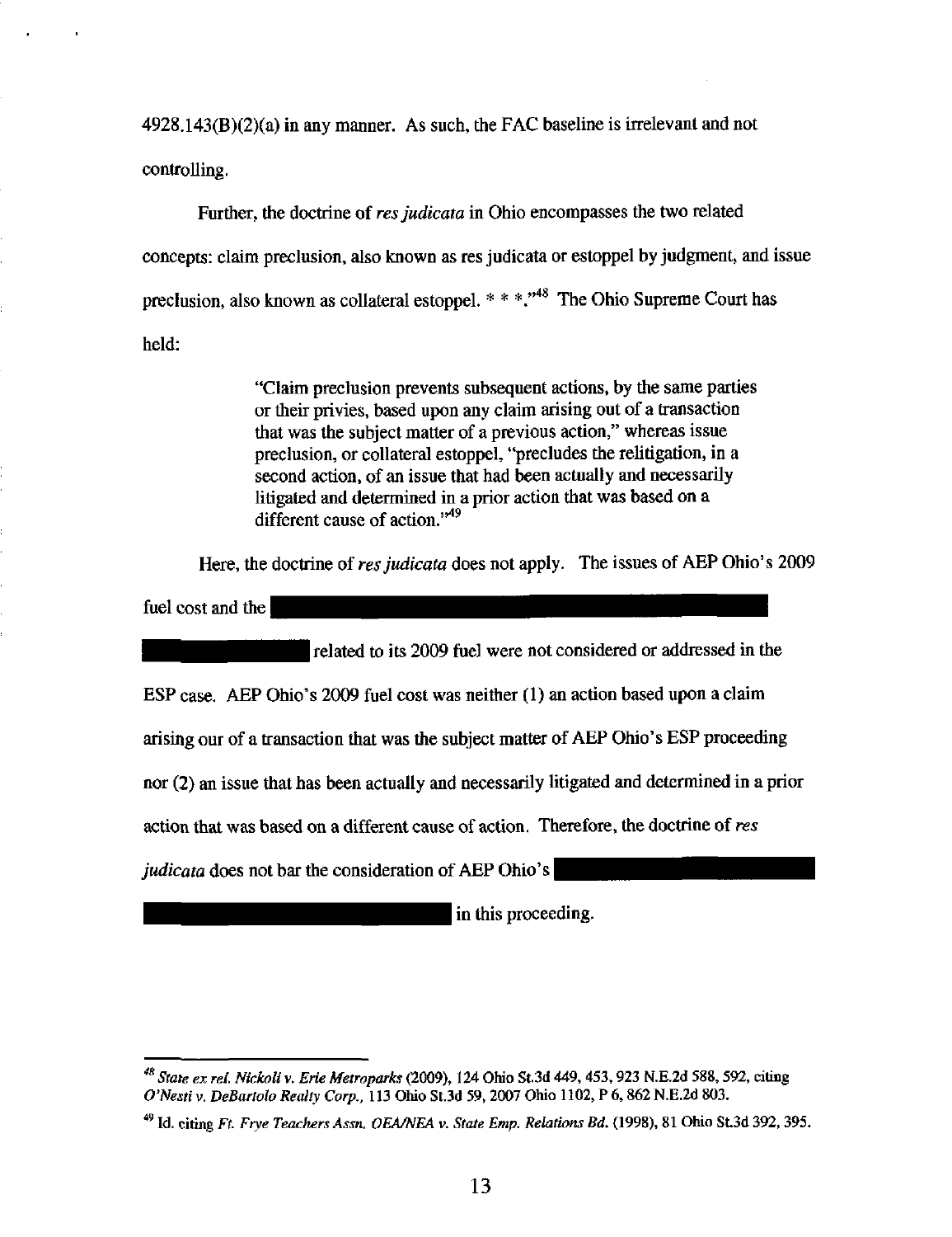## B. Requiring AEP Ohio To Recover Only Its Actual Fuel Cost Does Not Constitute Selective Or Retroactive Ratemaking.

In its Brief, AEP Ohio alleges that in seeking to allow AEP Ohio to recover only its actual fuel cost, OCC and lEU are taking an "opportunistic" position that constitutes "selective and unlawful retroactive ratemaking."<sup>50</sup> Noting that SB 221 did not become effective until July 31,2008, and AEP Ohio's FAC mechanism became effective in January 2009, AEP Ohio claims that OCC and IEU are seeking to retroactively apply the FAC and unlawfully reach back to encompass transactions that occurred in 2008, before the application of the law, and "selectively leverage  $\vert$ from those transactions.<sup>51</sup>

AEP Ohio implores the Commission to "decline intervenors' [so-called] misguided invitation to retroactively modify the RSP and ESP agreements previously approved and implemented."<sup>52</sup> AEP Ohio states, "As such, any ongoing effect of the

In the current 2009 review period cannot be retroactively modified or disallowed in this proceeding."<sup>53</sup> AEP Ohio's argument regarding retroactive or selective ratemaking is unfounded in law or fact.

First, R.C. 4928.143(B)(2)(a) provides for an electric distribution utility's recovery of its prudentiy incurred cost of fuel "used to generate the electricity supplied under the offer  $* * *$ ."<sup>54</sup> Under the statute, this fuel cost is expressly related to the electricity supplied under the offer, i.e., the ESP, and not electricity supplied under a

 $50$  AEP Brief at 14.

 $^{51}$  AEP Brief at 14 - 15.

 $^{52}$  AEP Brief at 2.

<sup>&</sup>lt;sup>53</sup> AEP Brief at 25.

<sup>&</sup>lt;sup>54</sup> R.C. 4928.143(B)(2)(a).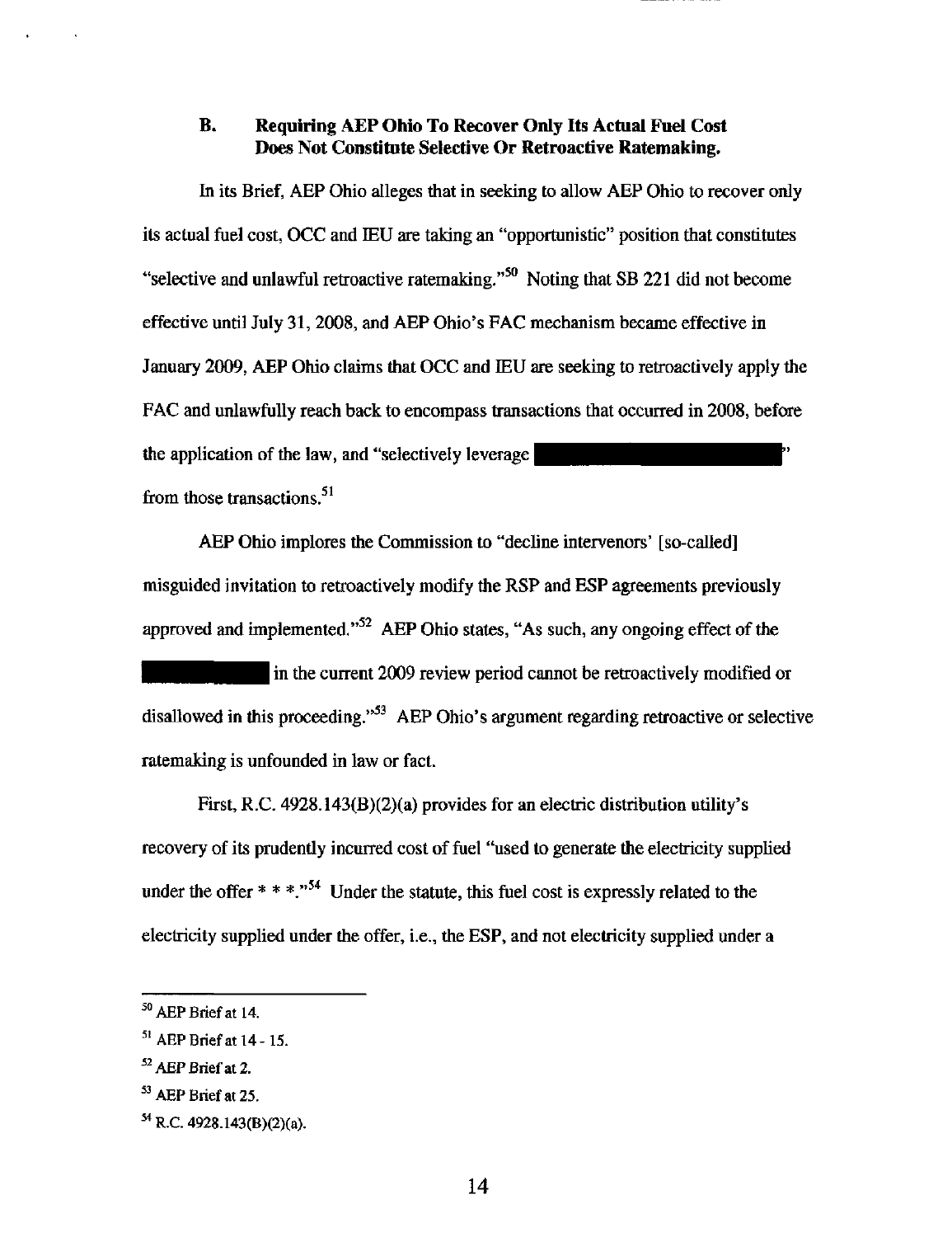previous offer, i.e., the RSP in effect prior to 2009. In any FAC audit, the auditor should look at each coal contract that provided deliveries during the audit period. In this case, that would include the  $\blacksquare$   $\blacksquare$  Absent the  $\blacksquare$ the auditor would have reviewed the **Example 20** contract that would have provided coal in the 2009 audit period.<sup>55</sup>

Second, there is nothing in the record, whatsoever, to indicate that OCC or lEU are seeking to apply the law to transactions or contracts related to fuel used or fuel costs incurred prior to the 2009 FAC period. OCC and IEU are not seeking to affect past rates in effect under the RSP, but only the FAC recovery under the new law in effect starting 2009. Thus, OCC and IEU are not advocating the retroactive application of a law, but rather the prospective application of the law to AEP Ohio's 2009 fuel cost it seeks to recover in the instant proceeding.

Third, the body of case law that has developed regarding retroactive ratemaking generally concems Ohio's so-called "filed rate doctrine" codified in R.C. 4905,22 and 4905.32. Under those sections of the Revised Code, a utility may not charge or collect a rate other than as specified by the Commission according to Commission-approved schedules. Specific to the issue of retroactive ratemaking, the Ohio Supreme Court has held, "It is axiomatic that before there can be retroactive ratemaking, there must, at the very least, be ratemaking."<sup>56</sup> And the Ohio Supreme Court has historically advised in cases involving fuel cost adjustment procedures that "a distinction must be recognized between the statutory rate-making process involved in establishing fixed rate schedules, and the statutory procedure governing variable rate schedules under the fuel cost

 $<sup>55</sup>$  Tr. Vol. I at 46 (Medine).</sup>

<sup>^^</sup> River Gas Co. v. Pub. Util. Comm. (1982), 69 Ohio St.2d 509, 512, 433 N.E.2d 568, 571.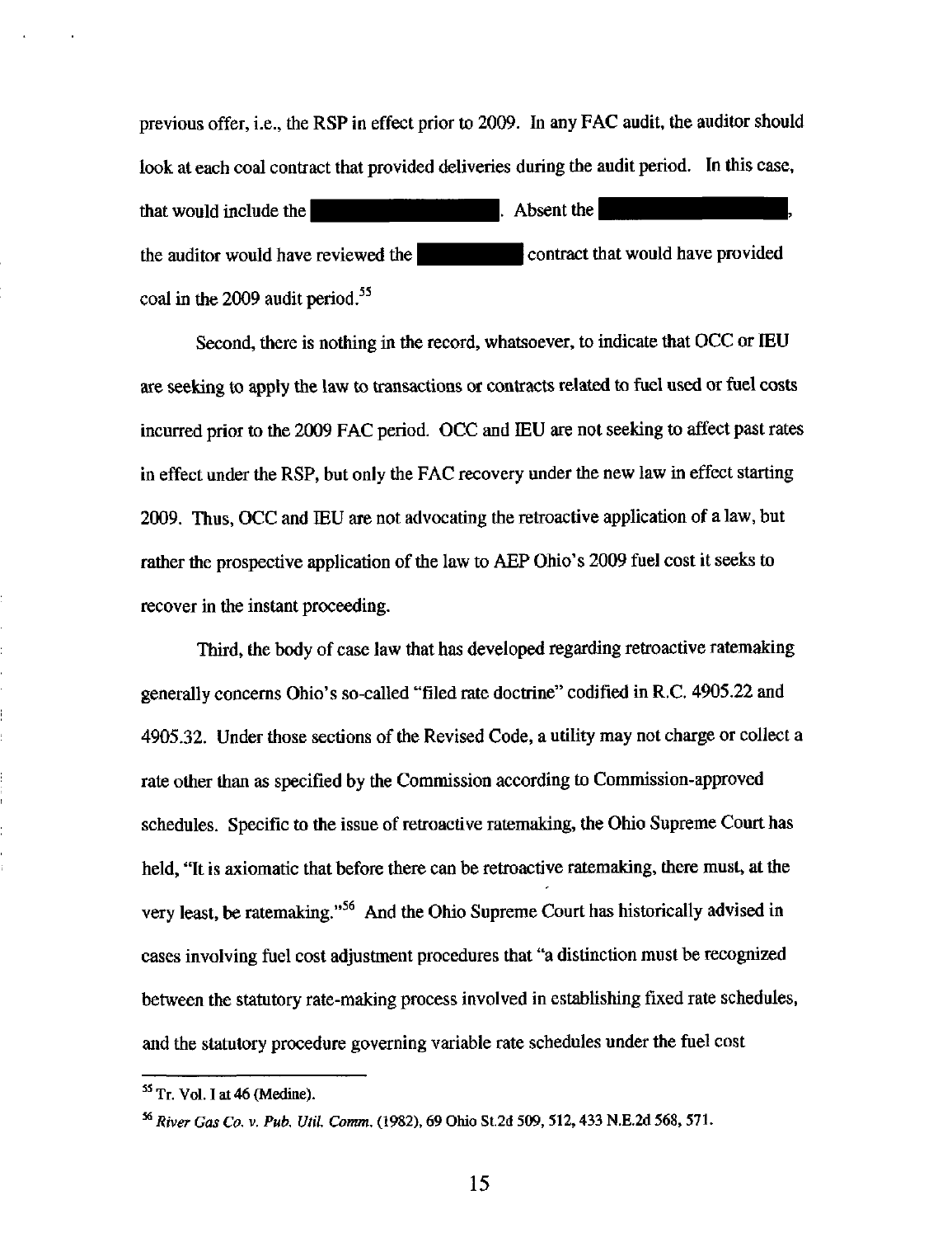adjustment procedure."<sup>57</sup> The function of the Commission is to determine whether rates as proposed are just and reasonable.<sup>58</sup> In contrast, a fuel cost adjustment is a statutory plan that authorizes variable fuel costs and passes those costs to customers. Rates are thereby varied and independent from the formal rate-making process.<sup> $59$ </sup>

Similar to fuel adjustment procedures prior to S.B. 221, R.C. 4928.143(B)(2)(a) provides the Commission the authority to approve fuel costs as part of the ESP. Accordingly, the Commission's review of fuel procurement which OCC and IEU have requested in the instant proceeding, does not constitute retroactive ratemaking.

## C. The Management/Performance Auditor Report And The Auditor's Testimony Do Not Support AEP Ohio's Attempt To Recover More Than Its Actual Fuel Cost

The scope of the  $\blacksquare$ , as discussed by the auditor at hearing, is that the Commission should consider whether proceeds should be credited against OPCo's FAC underrecovery.<sup>60</sup> Despite the obvious title,  $\blacksquare$  . A EP Ohio claims that Auditor "was not making a recommendation $\left[J^{61}\right]$  but merely felt that the issue should be raised for the Commission's consideration[.]" AEP Ohio argues that "while the EVA [auditor] may have had good intentions in raising this 'equity' issue, it would be inappropriate for the Commission to entertain the notion because it creates a host of legal

 $^{57}$  Office of Consumers' Counsel v. PUCO (1979), 57 Ohio St.2d 78, 82, 38 N.E.2d 1343, 1346, 11 Ohio Op. 3d 245.

 $^{58}$  Id.

 $59$  Id.

<sup>60</sup>  Tr. Vol. I at 38 (Medine).

<sup>61</sup>  AEP Brief at 8.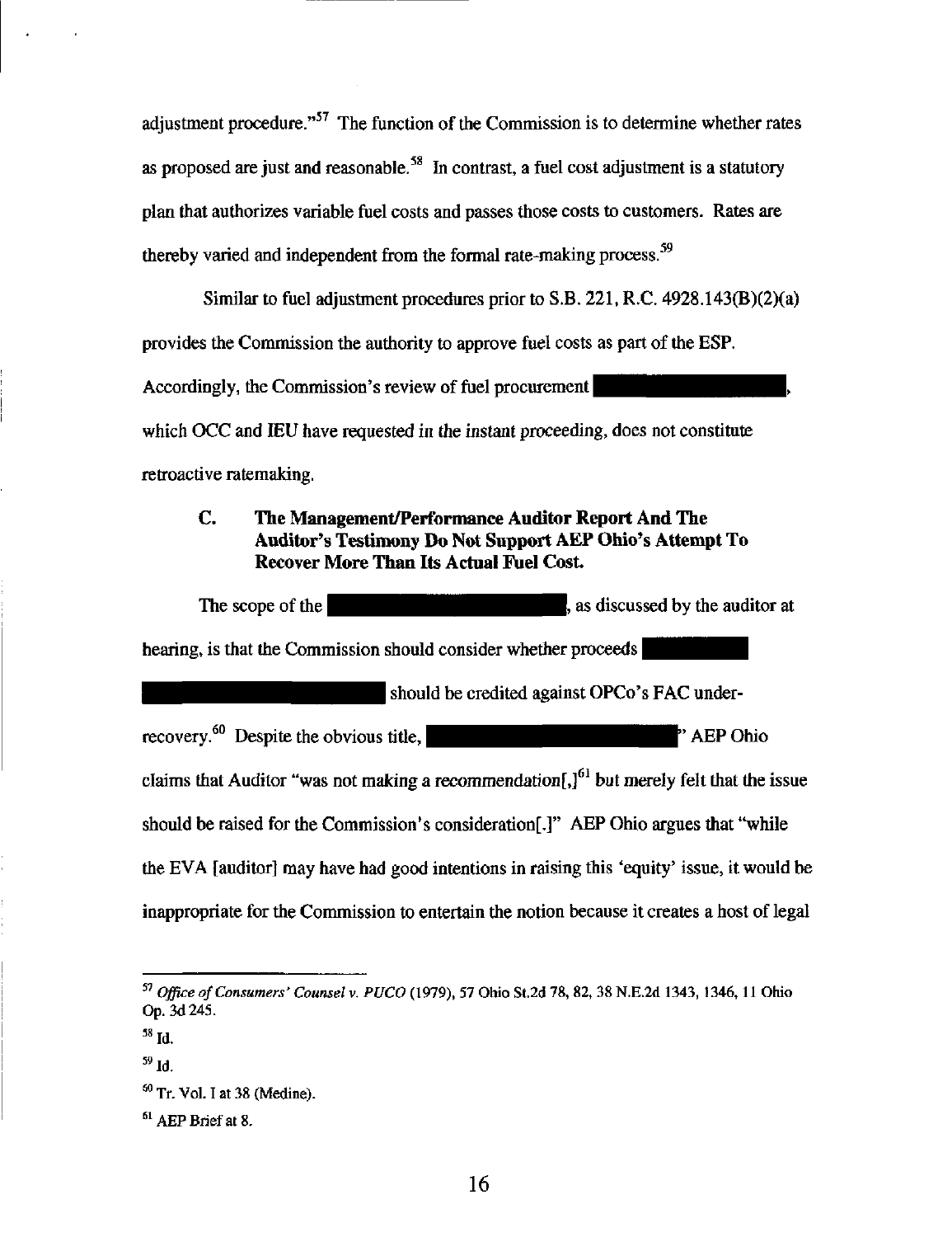issues and undermines the regulatory compact created by AEP Ohio's current and prior rate plans." $^{62}$  AEP Ohio concludes, "Regarding  $\blacksquare$ to say that the Commission has fulfilled the Auditor's request to consider the equity issue raised."<sup>63</sup>

| Contrary to AEP Ohio's contention, the matter of                                               |
|------------------------------------------------------------------------------------------------|
| is not closed. It appears from the auditor's testimony that the auditor included the           |
| recommendation in the audit report because something about the                                 |
| just did not feel right. Most likely, it did not                                               |
| feel right because it was not right. As AEP Ohio notes, "EVA did not reach any findings        |
| of imprudence for AEP Ohio," <sup>64</sup> but the auditor also did not find AEP Ohio's        |
| to be "prudent." In fact, the auditor did not                                                  |
| <sup>65</sup> The audit<br>conduct a prudence review with respect to any of the                |
| report states, "Equity suggests that the PUCO consider whether some of the                     |
| should be credited against the under-recovery." <sup>66</sup> At hearing, the auditor affirmed |
| her concern regarding the equity of (1) AEP Ohio's                                             |
| by AEP Ohio, <sup>68</sup> and<br>$67(2)$ the                                                  |

 $^{62}$  AEP Brief at 9.

 $<sup>64</sup>$  AEP Brief at 26.</sup>

 $66$ 

 $^{65}$  Tr. Vol. I at 78 (Medine).

 $^{68}$  Tr. Vol. I at 31 (Medine).

 $^{63}$  AEP Brief at 51.

 $^{67}$  Tr. Vol. I at 30-31 (Medine).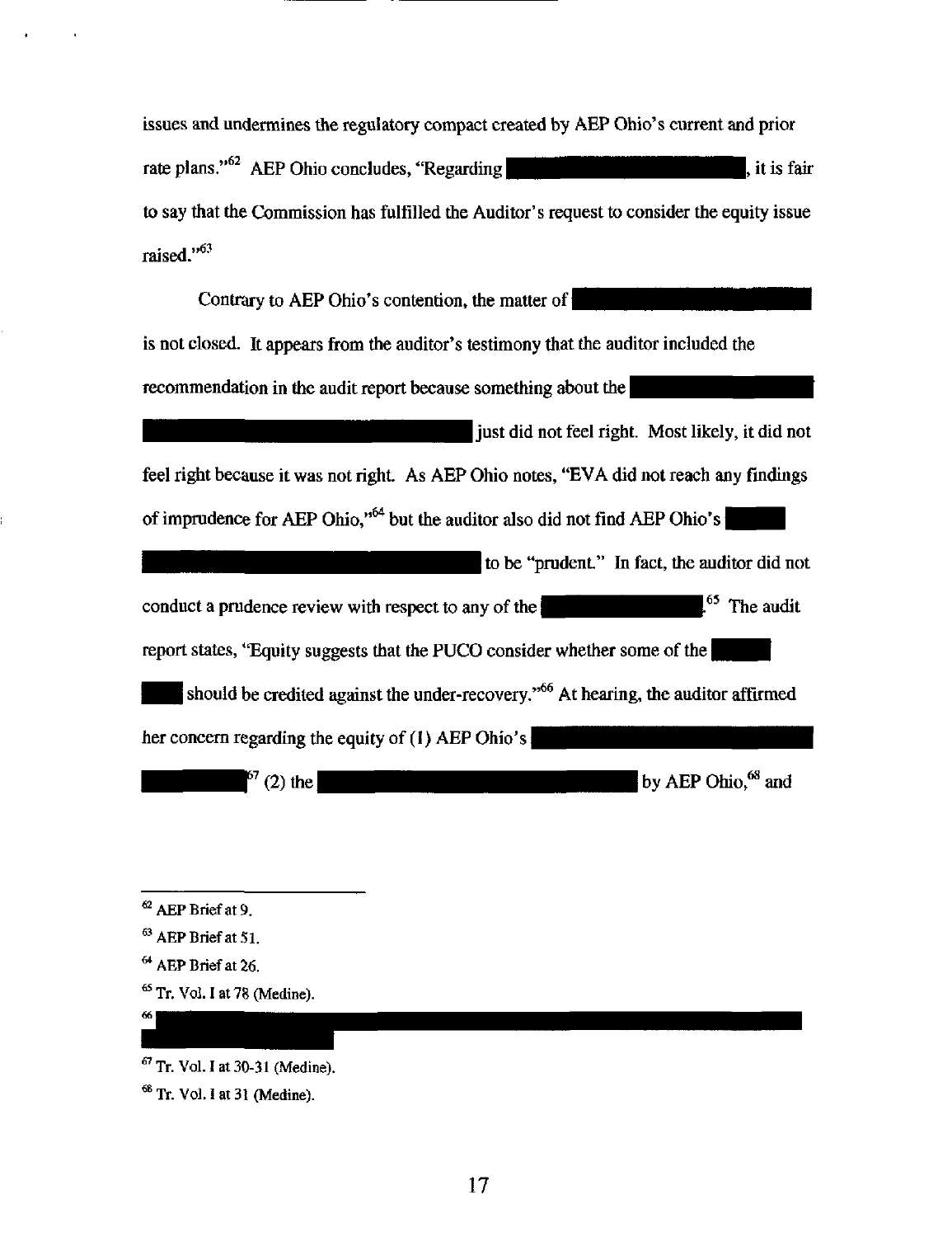| (3) AEP Ohio's acquisition of the                                                          |
|--------------------------------------------------------------------------------------------|
| 69                                                                                         |
| was a "very large<br>The auditor testified that<br>l." and a                               |
| "very profitable company." <sup>70</sup> The auditor testified that the AEP Ohio           |
| In the auditor's opinion, the<br>$\cdot$ 71                                                |
|                                                                                            |
| was "a relatively weak claim" <sup>72</sup> and<br>would not have                          |
| 73<br>to AEP Ohio at                                                                       |
| Despite this weak claim, AEP Ohio agreed to<br>for the                                     |
| period of 2009, 2010, and 2011. <sup>74</sup> The auditor testified that the               |
| was one factor behind the large OPCo FAC under-recovery. <sup>75</sup> The auditor further |
| testified that under the                                                                   |
| did not flow through to<br>, most of the $ $                                               |
| customers and certainly did not offset the<br>during the ESP                               |
| period. <sup>76</sup>                                                                      |
| The undisputed facts are, AEP Ohio                                                         |
| that did not start until the FAC                                                           |
|                                                                                            |

 $^{71}$  Id.

 $\hat{\mathbf{r}}$ 

- $72$  Tr. Vol. I at 90 (Medine).
- $^{73}$  Tr. Vol. I at 34 (Medine).
- <sup>74</sup> Tr. Vol. I at 27-29 (Medine).
- $75$  Tr. Vol. I at 31 (Medine).
- $76$  Tr. Vol. I at 33-34 (Medine).

 $^{69}$  Tr. Vol. I at 30 (Medine).

 $70$  Tr. Vol. I at 91 (Medine).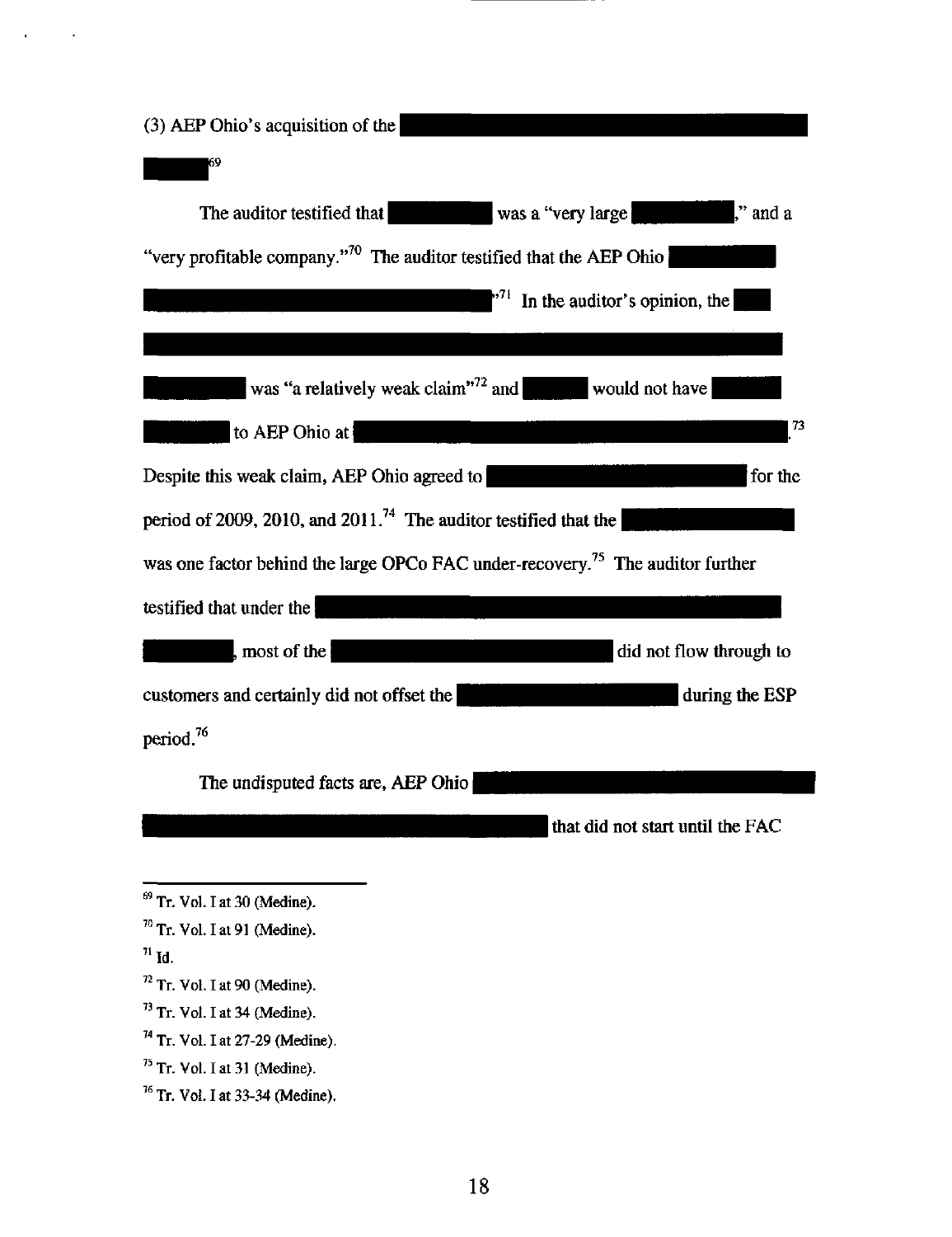period started, and which would be entirely paid for by customers. To the auditor, these facts sufficientiy warranted the Commission's review to the extent that the auditor made presented the matter as  $\blacksquare$   $\blacksquare$   $\blacksquare$   $\blacksquare$   $\blacksquare$   $\blacksquare$   $\blacksquare$   $\blacksquare$   $\blacksquare$   $\blacksquare$   $\blacksquare$   $\blacksquare$   $\blacksquare$   $\blacksquare$   $\blacksquare$   $\blacksquare$   $\blacksquare$   $\blacksquare$   $\blacksquare$   $\blacksquare$   $\blacksquare$   $\blacksquare$   $\blacksquare$   $\blacksquare$   $\blacksquare$   $\blacksquare$   $\blacksquare$   $\blacksquare$   $\$ inappropriate for review.<sup>77</sup> To customers, it appears (to borrow a term from AEP Ohio) "opportunistic."

## D. The Pre-ESP Period Coal Market and Regulatory Conditions Do Not Support AEP Ohio's Or Justify AEP Ohio's Present Attempt To Recover More Than Its Actual Fuel Cost.

In an apparent attempt to gamer the Commission's sympathy or indulgence, AEP Ohio commits significant portions of its Brief to discussions of the pre-ESP period coal market and regulatory conditions. AEP Ohio's cites "[vjolatile coal prices reaching alltime highs during  $2007 - 2008$ ,"<sup>78</sup> coal prices that tripled between mid-2007 and mid- $2008<sup>79</sup>$  "extraordinary circumstances in the coal market in the period just prior to the beginning of the ESP term"<sup>80</sup> and "unprecedented volatility in coal markets."<sup>81</sup>

AEP Ohio refers, perhaps nostalgically, to "a period when fuel costs were unregulated and annual prudence reviews were not conducted[,] $^{982}$  and states: "Thus, the Companies were \*on their own' with respect to recovery of fuel costs during the RSP period of 2006 through 2008."<sup>83</sup> "The Companies lived by the Rate Stabilization Plan (RSP), in effect from 2006 through 2008, and never sought to recover these

 $^{\prime\prime}$  AEP Brief at 9.

<sup>™</sup> AEP Brief at 2 at 3.

 $^{79}$  AEP Brief at 3.

<sup>&</sup>lt;sup>80</sup> AEP Brief at 14.

 $^{81}$  AEP Brief at 3.

 $^{82}$  AEP Brief at 2.

 $^{83}$  AEP Brief at 3.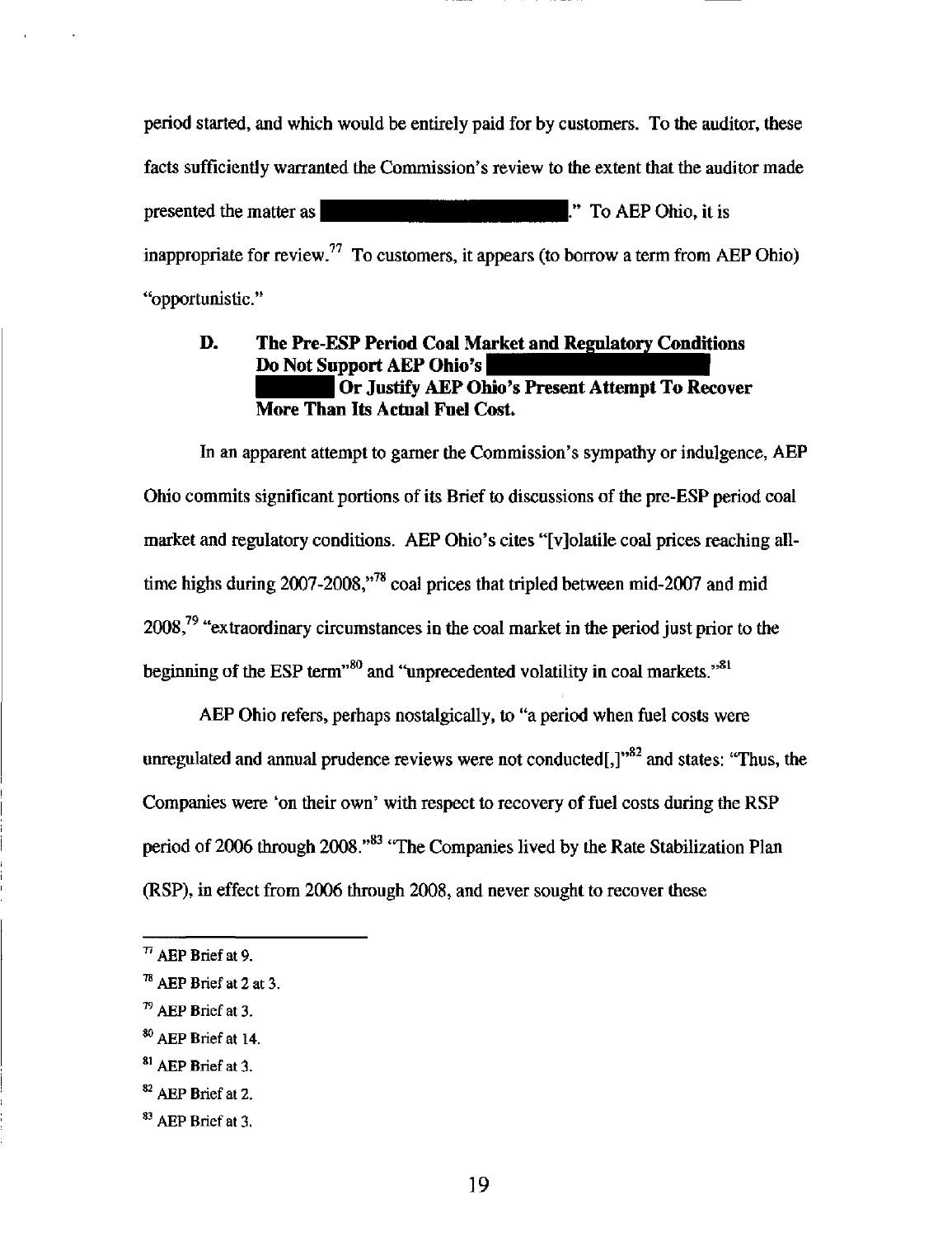extraordinarily high fuel costs."<sup>84</sup> "During the period from 2001 through 2008 when no FAC was in effect, the Companies' shareholders bore the total risk of increased fuel costs."<sup>85</sup> "During this extraordinary historical period of coal procurement when fuel costs were not regulated, the Companies entered into several transactions to manage coal prices while maintaining a reliable supply." $86$  "Material and volatile coal prices created ideal circumstances for having a FAC, but after AEP Ohio weathered this storm without one, intervenors now seek to 'cherry pick' only certain upside results achieved by AEP Ohio under its prior rate plan." $87$ 

The above-cited assertions by AEP Ohio have littie relevance to this case and little resemblance to the record in this proceeding. AEP Ohio cites a market in which coal prices tripled and the Companies were "on their own," but with an existing, AEP Ohio was well insulated from rising coal prices. The audit report found that "AEP Ohio's coal costs compare favorably with the coal purchase expenses of nearby utilities as shown in  $\mathbb{R}^{38}$  of the audit report shows that AEP Ohio per ton coal prices between per ton) that AEP Ohio enjoyed under its |, and that the contracts establish than the cost (approximately) , but much less than three times the price. AEP Ohio's competitors, without the benefit of

<sup>84</sup> AEP Brief at 2.

 $85$  AEP Brief at 3.

<sup>86</sup>  AEP Brief at 3-4.

<sup>87</sup>  AEP Brief at 3.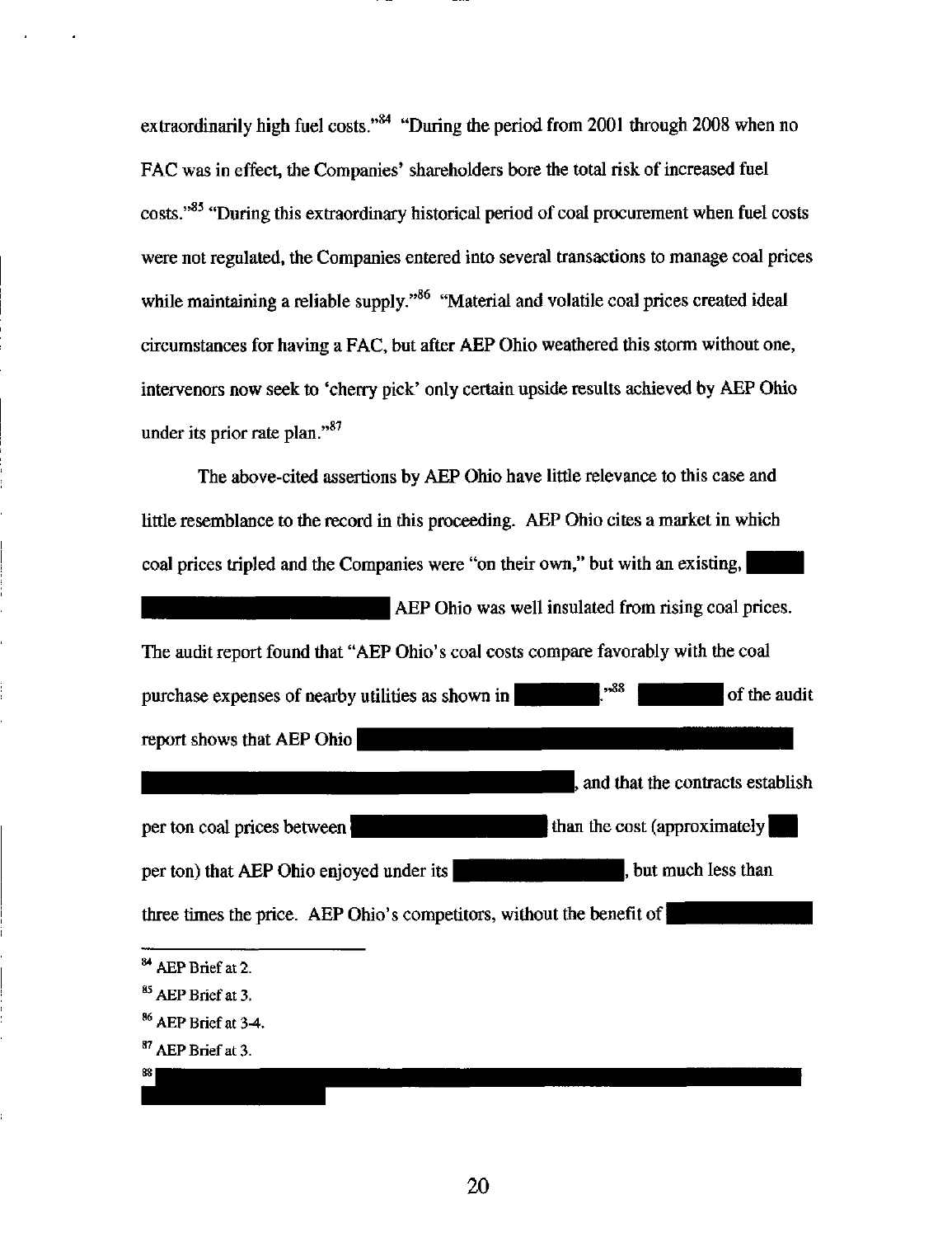| and relying more on the spot market, may have experienced sharply rising costs, but                                                                                               |
|-----------------------------------------------------------------------------------------------------------------------------------------------------------------------------------|
| according to the audit report and the evidence at hearing,                                                                                                                        |
| When AEP Ohio<br>AEP Ohio did not bear                                                                                                                                            |
| any additional risk because AEP Ohio pushed the<br>onto customers through                                                                                                         |
| the new FAC, which coincided with the<br>. In the deal, $AEP Ohio$                                                                                                                |
|                                                                                                                                                                                   |
| AEP Ohio claims that it entered into<br>transactions                                                                                                                              |
| to "manage coal prices." AEP Ohio managed these transactions well for itself, which is                                                                                            |
| not the same thing as managing them well for customers.                                                                                                                           |
| E.<br>AEP Ohio Is Attempting To Use The FAC To Its Advantage<br><b>By Acquiring The</b><br><b>While Pushing All Of The Costs Under The</b><br>To Customers During The FAC Period. |
| fails<br>1.<br>AEP Ohio's exclusive claim to the<br>because customers are paying for the<br>not AEP Ohio.                                                                         |
| AEP Ohio opposes the fair treatment of the                                                                                                                                        |
|                                                                                                                                                                                   |
| proposed by OCC in this proceeding. AEP Ohio states that it would be "unfair                                                                                                      |
| and punitive to require OPCo to<br>as                                                                                                                                             |
| OCC suggests." $89$ AEP further claims that the<br>"is an OPCo                                                                                                                    |
| is unknown." <sup>90</sup><br>for which ratepayers have no claim and its current                                                                                                  |

 $\overline{^{89}$  AEP Brief at 11.

 $90$  AEP Brief at 40-41.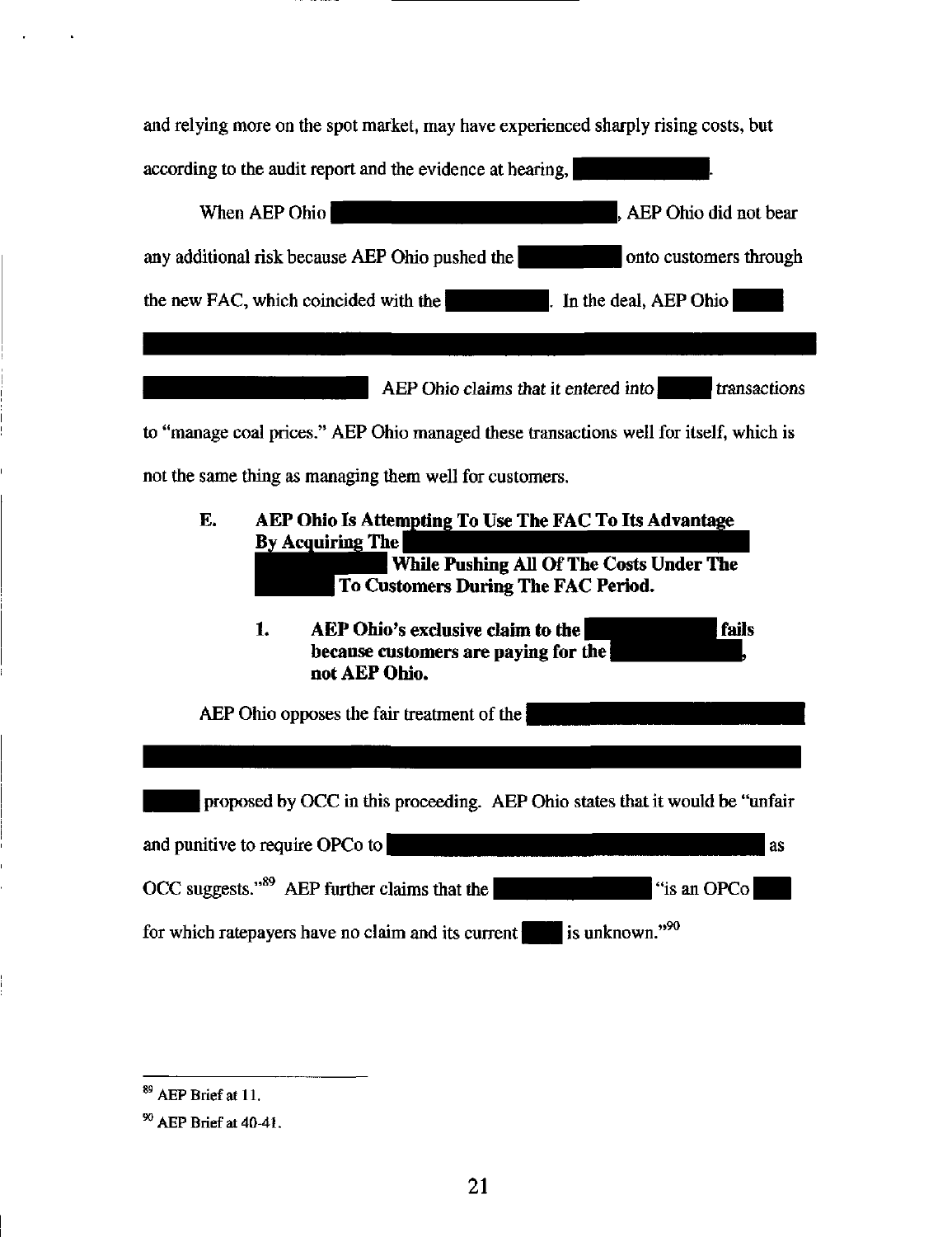To support its position, AEP Ohio cites a 1988 case involving the Conesville Coal Preparation Plant<sup>91</sup> for the proposition that "customers pay for electricity, not utility assets." $^{92}$  AEP Ohio argues, "In any case, the Commission's holding that customers do not enter into an installment sale for utility assets when they pay rates for service applies here with additional force, given that OPCo customers did not even pay a separate fuel rate for generation service during the pre-ESP period. $^{93}$ 

AEP Ohio's argument is based on the inaccurate premise that because AEP Ohio's courred in 2008, the had nothing to do with AEP Ohio's 2009 fuel cost or its customers paying that cost. The undisputed fact is that AEP Ohio as part of the effective January 1, 2009. There is nothing in the record (no accounting entry, company memorandum, purchase contract, or other evidence in the form of a document, an exhibit or testimony) to indicate that AEP Ohio it in a transaction unrelated to AEP Ohio's 2009 fuel cost Similarly, there is nothing in the record establishing that the  $\|$  was related to AEP Ohio's pre-ESP period rates or fuel cost. Assuming AEP Ohio did not the truth is that AEP Ohio's customers are paying for the through a  $\blacksquare$  applicable to the FAC periods

of2009,2010, and 2011.

 $91$  In the Matter of the Regulation of the Electric Fuel Component Contained within the Rate Schedules of Columbus Southern Power Company and Related Matters, PUCO Case. No, 88-102-EL-EFC, Opinion (Oct. 23,1988).

 $^{92}$  AEP Brief at 41.

 $^{93}$  Id.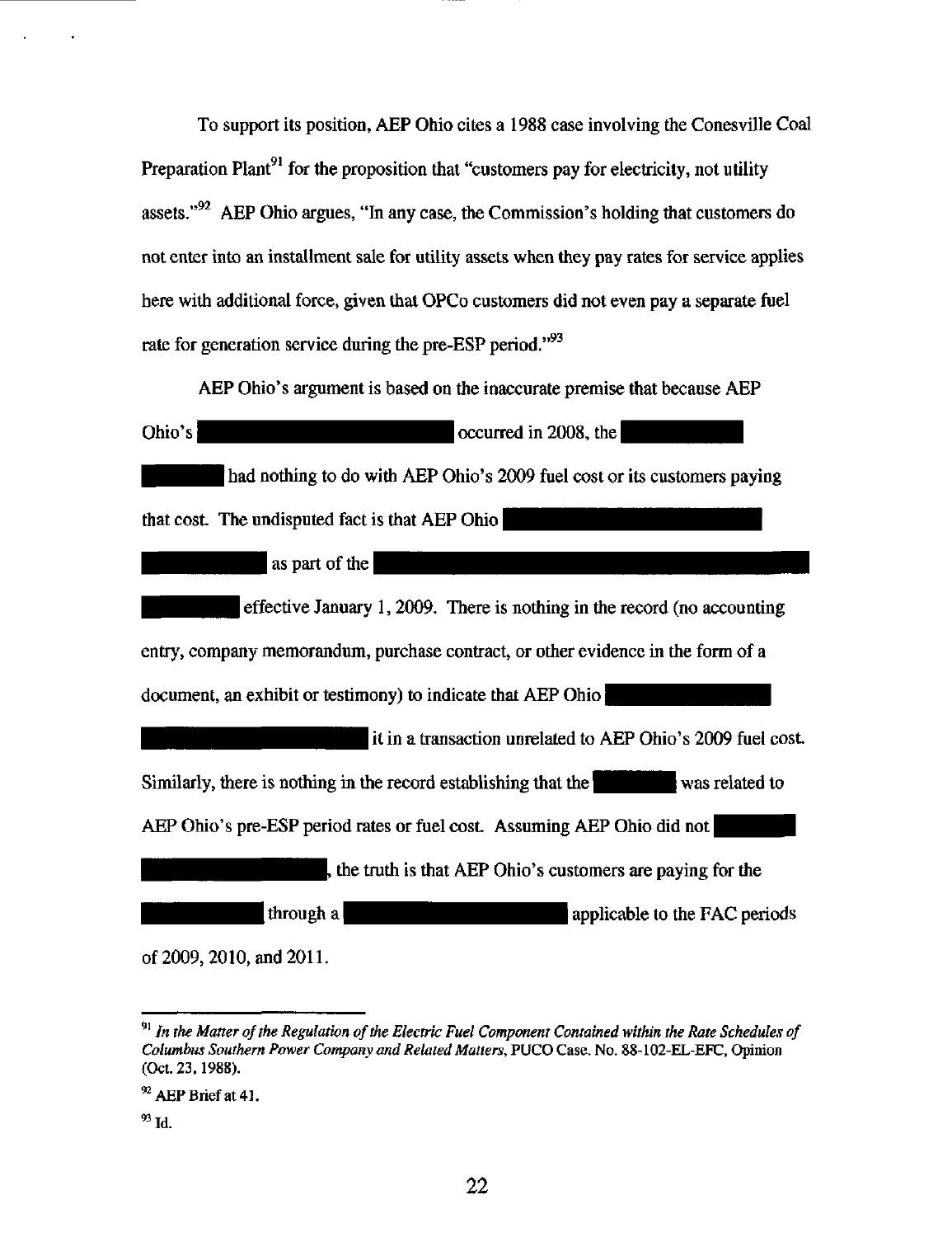| Regarding the                         | $AEP$ Ohio further contends that                                       |
|---------------------------------------|------------------------------------------------------------------------|
|                                       | Apparently abandoning its earlier position taken in testimony that the |
| $^{95}$ it is clear that although the | may be undetermined, the                                               |
|                                       | Together,                                                              |
|                                       |                                                                        |
|                                       |                                                                        |

More importantiy, a lawful and reasonable result in this case can be reached even if the  $\overline{\phantom{a}}$  is still to be ascertained. As presented in the testimony of OCC witness. Dr. Duann, the absence of a marketdetermined value of  $\qquad \qquad$  does not pose any legal or financial impediments of implementing a lawful and reasonable reduction of the fuel cost deferral 97 balance. To this issue, the auditor testified that "the should be considered [by the Commission] to be applied to the under-recovery.' Further, AEP Ohio's

^^^l^^l^ m presents the question: If the ^^^^^^ B ^ ^ ^^ shared, why not the *p*  $\blacksquare$  **Perhaps AEP Ohio, in no apparent hurry to do** anything with the  $\blacksquare$ , entertains the belief that if  $\blacksquare$ after the FAC period, it can simply

<sup>94</sup> AEP Brief at 40.

 $95$ 

<sup>&</sup>lt;sup>96</sup> Tr. Vol. I at 37 (Medine).

<sup>&</sup>lt;sup>97</sup> OCC Exhibit 1A (Pre-filed Testimony of Duann) at 17-21.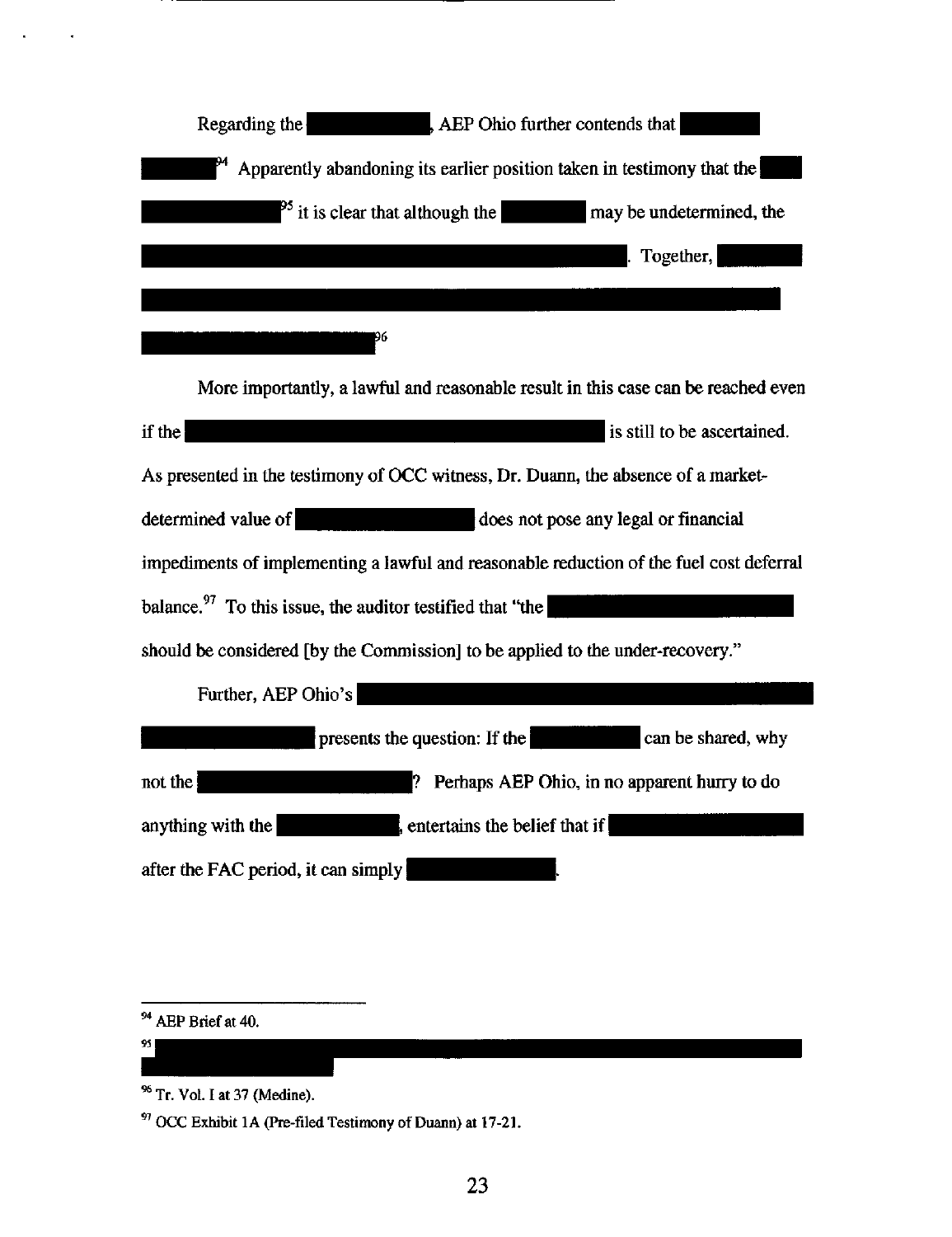| <b>AEP Obio's</b><br>2.<br>is a<br>further instance of AEP Ohio's<br>of the<br>FAC process. |
|---------------------------------------------------------------------------------------------|
| Similar to AEP Ohio's<br>related to AEP                                                     |
| Ohio's 2009 FAC, AEP's<br>is an example of                                                  |
| AEP's manipulation of the FAC process for its own self interest. Through the so-called      |
| $,$ AEP essentially                                                                         |
| which AEP views as fully recoverable from its customers through the FAC, in exchange        |
| to AEP Ohio's<br>for <sub>l</sub>                                                           |
| customers.                                                                                  |
| AEP Ohio has provided no reason why it would not take advantage of the                      |
| and provided no evidence in this proceeding that AEP                                        |
| Ohio will not<br>Clearly, Ohio Power will                                                   |
| still use coal for electricity generation in 2013 and beyond.                               |
| AEP Ohio's argument that Ohio Power "<br>$***$ that it                                      |
| $\frac{1}{2}$ is irrelevant. This<br>is                                                     |
| being paid for by customers through<br>Consequently, the                                    |
| should be                                                                                   |

properly accounted for in determining the true and actual 2009 fuel cost of AEP Ohio.

## F, Immediate Credits To The FAC Under-Recovery Are In The Best Interest Of AEP Ohio's Customers.

OCC, EEU and Staff agree that while AEP Ohio is entitled to recover its prudentiy incurred cost of fuel, AEP Ohio is only entitled to recover its true, or actual, cost

<sup>98</sup> AEP Brief at 35.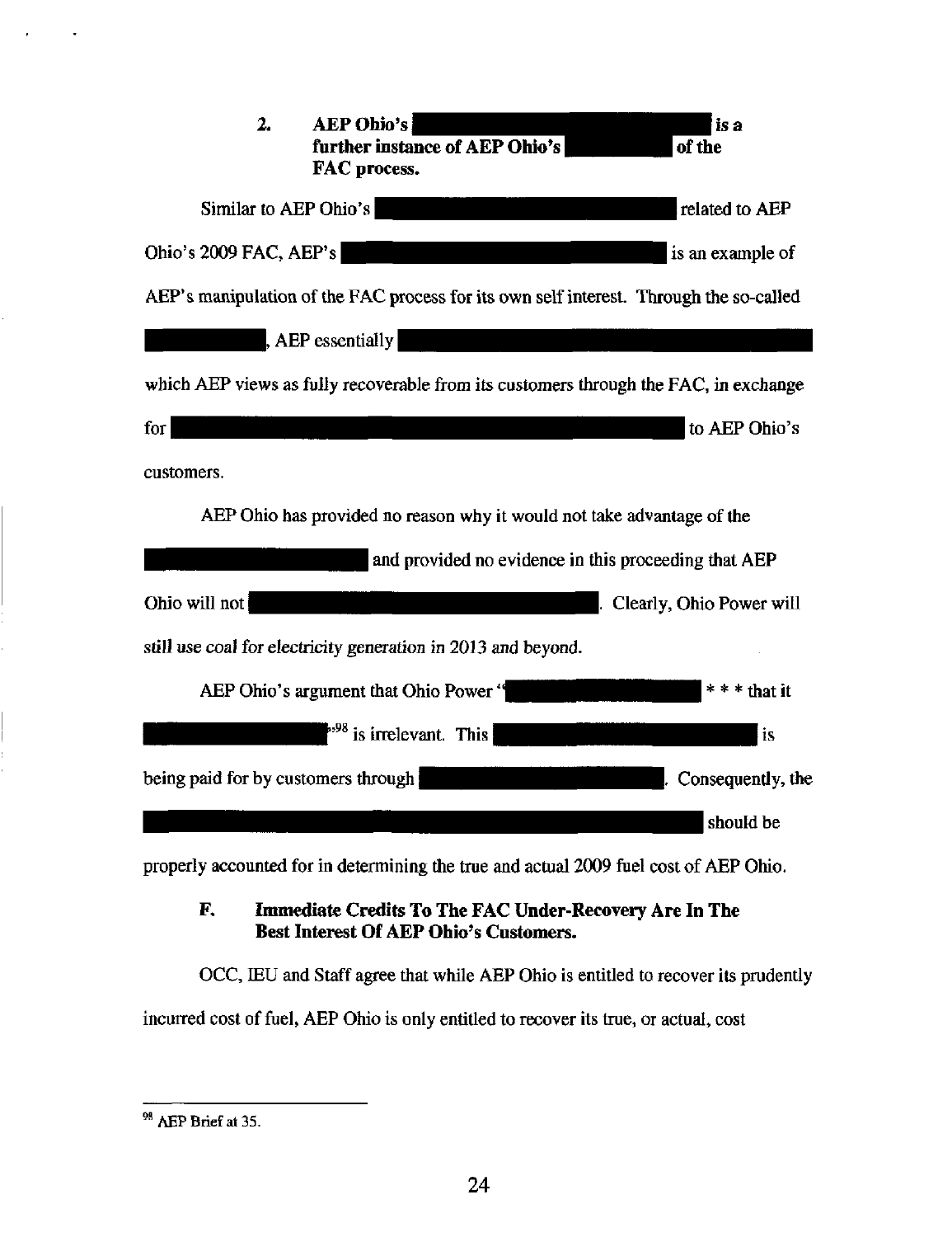incurred. That is, any june is incurred. That is, any june is generally the cost of fuel should be credited against under-recoveries, regardless of the period in which the OCC, lEU and Staff are not in agreement as to when AEP Ohio's customers should receive their rightful share of the that affected AEP Ohio's 2009 cost of fuel. OCC and IEU agree that the Commission should credit against the Ohio Power FAC under-recovery the  $\mathbf{R}$  Regarding the  $\mathbf{R}$  Regarding the  $\mathbf{R}$  Regarding the  $\mathbf{R}$ Commission should direct the auditor in the next FAC m/p audit review proceeding to provide a current  $|$   $|$   $|$   $|$   $|$  to be credited against fuel costs."  $99$ lEU further recommends, "In the meantime, the Commission should use the to make an initial downward adjustment to the OP FAC under recovery.  $* * *$  Any greater value attributed to the could also be credited to OP's under-recovery once the Commission setties on a more accurate valuation of the in the 2010 FAC audit."<sup>100</sup> In its Post-Hearing Brief, Staff states, "[I]t is clear from the record in this case that the value of such credits cannot be determined at this time. Consequentiy, Staff recommends that the Commission direct that EVA, which will also conduct the audit for the second year of [the] FAC mechanism, evaluate by the Companies and not credited either to the FAC or to deferred under-recoveries, and make recommendations in the next audit proceeding as to the to be credited." $101$ 

 $^{99}$  Initial Brief of Industrial Energy Users-Ohio ("IEU Brief") at 12.  $^{100}$  IEU Brief at 13.

<sup>&</sup>lt;sup>101</sup> Staff's Post-Hearing Brief at 3.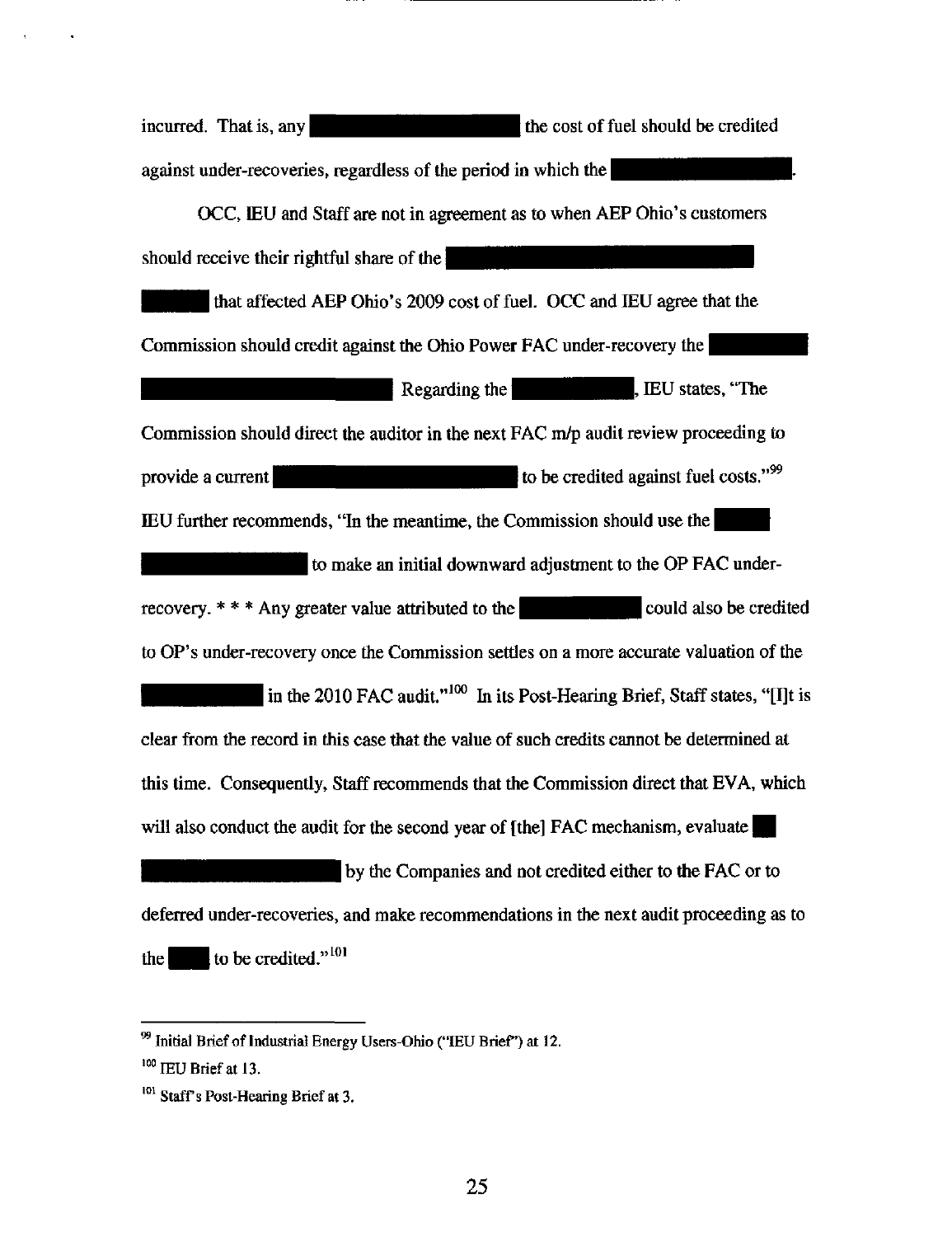| OCC advocates that customers should receive the maximum credit against the               |
|------------------------------------------------------------------------------------------|
| Ohio Power FAC under-recovery as soon as possible. The                                   |
| AEP Ohio are well established and they should be applied immediately to the fuel cost    |
| deferral balance to alleviate the unreasonable burden on the customers of the Ohio Power |
| FAC under-recovery. Specifically, there is no dispute that                               |
| has not been passed through                                                              |
| to Ohio Power's customers. There is also independent evidence establishing that the      |
|                                                                                          |
| Yet, none of this<br>has                                                                 |
| been passed through to the customers of Ohio Power. OCC recommends that the              |
| Commission immediately credit<br>to the FAC                                              |
| deferral balance, subject to a true-up when AEP Ohio                                     |
| As the second<br>$ $ shows, the $ $                                                      |
| $\mu^{\text{102}}$ depending on market conditions at the time of the                     |
|                                                                                          |

Any delay in applying these credits will unnecessarily increase the burden to the customers of Ohio Power. As indicated by OCC witness Dr. Duann, the extremely large fuel cost deferral balance is an issue that Commission should address as soon as possible<sup>103</sup> because the carrying charge associated with this amount of fuel cost deferral can exceed  $\blacksquare$  million every three months.<sup>104</sup> Furthermore, OCC has proposed a is workable true-up mechanism that will ensure that the true

 $102$  Tr. Vol. 1 at 37 (Medine).

<sup>&</sup>lt;sup>103</sup> OCC Exhibit 1A (Pre-filed Testimony of Duann) at 16.

 $^{104}$  Id.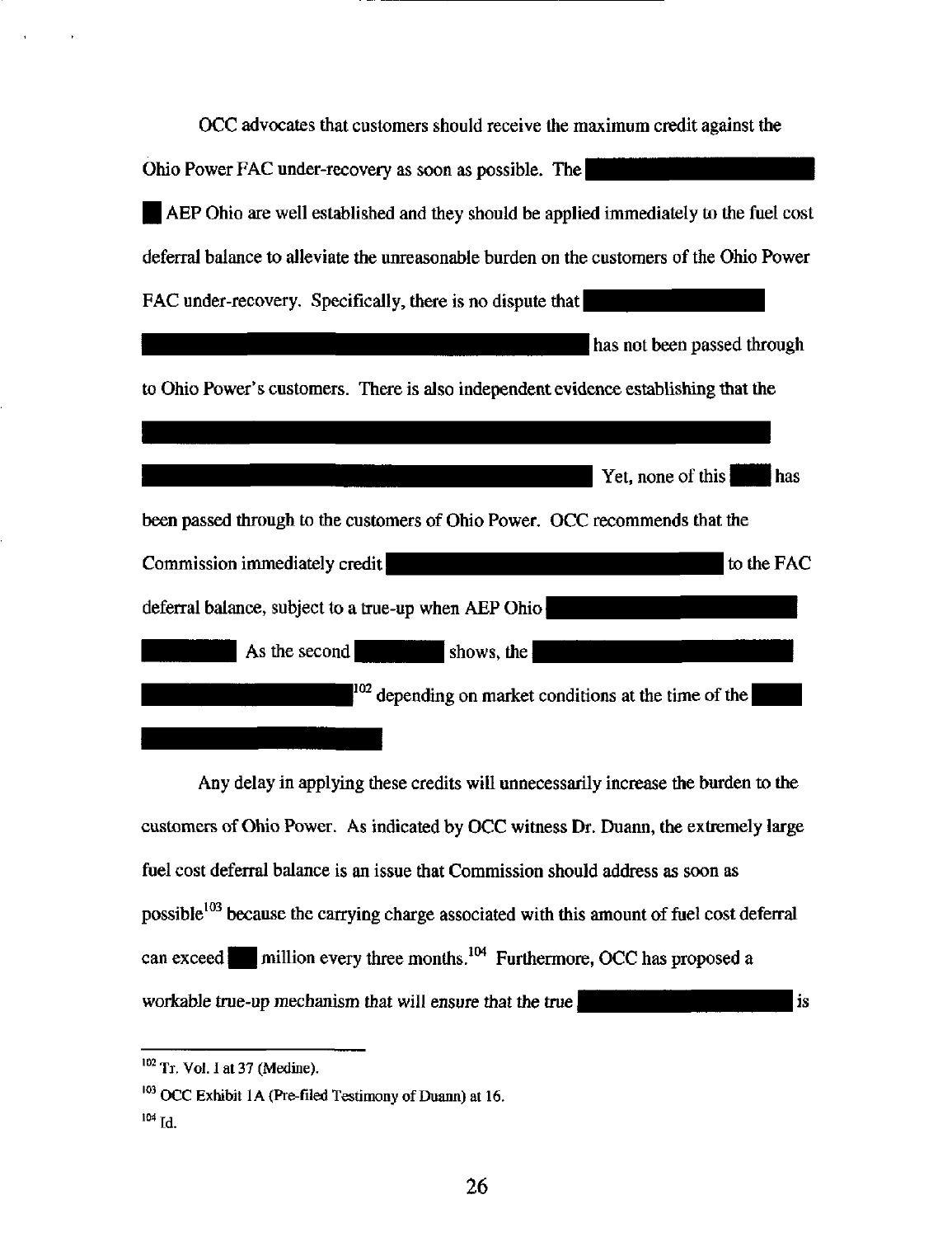fully passed through to the customers of Ohio Power, and at the same time, protect the financial position of Ohio Power.<sup>105</sup>

## in. CONCLUSION

As demonstrated above and in OCC's initial Post-Hearing Brief, Ohio law mandates that Ohio's electric utility customers shall receive electric service at a reasonable price and pay only the actual fuel cost incurred by AEP Ohio. The Commission must not allow AEP Ohio, through its

, to unlawfully and unreasonably

while allowing its customers little or no benefit.

Therefore, the Commission should thoroughly review the effects of AEP Ohio's

|, which established AEP Ohio's

2009 fuel costs. In addition, the Commission should order an immediate credit to the

FAC deferral balance in the full amount of the

for future coal delivery.

<sup>&</sup>lt;sup>105</sup> OCC Exhibit 1A (Pre-filed Testimony of Duann) at 15-22.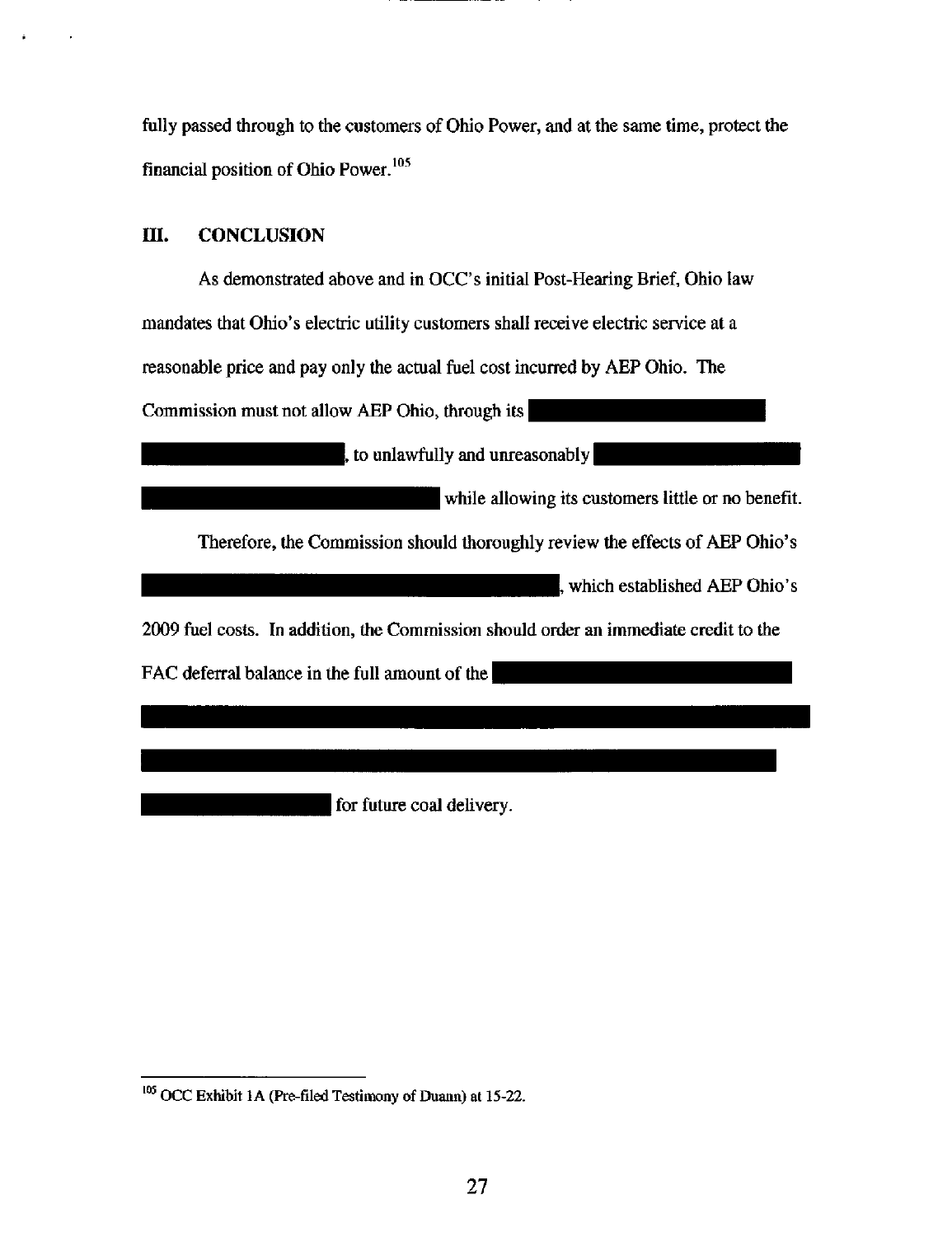Respectfully submitted,

DEN-OSTRANDER JANINE L **CONSI**  $\ddot{\phantom{0}}$ 

Michael E. Idzkowski, Counsel of Record Assistant Consumers' Counsel

Office of the Ohio Consumers' Counsel 10 West Broad Street, Suite 1800 Columbus, Ohio 43215-3485 Telephone: (614) 466-8574 Facsimile: (614) 466-9475 [idzkowski@occ.state.oh.us](mailto:idzkowski@occ.state.oh.us)